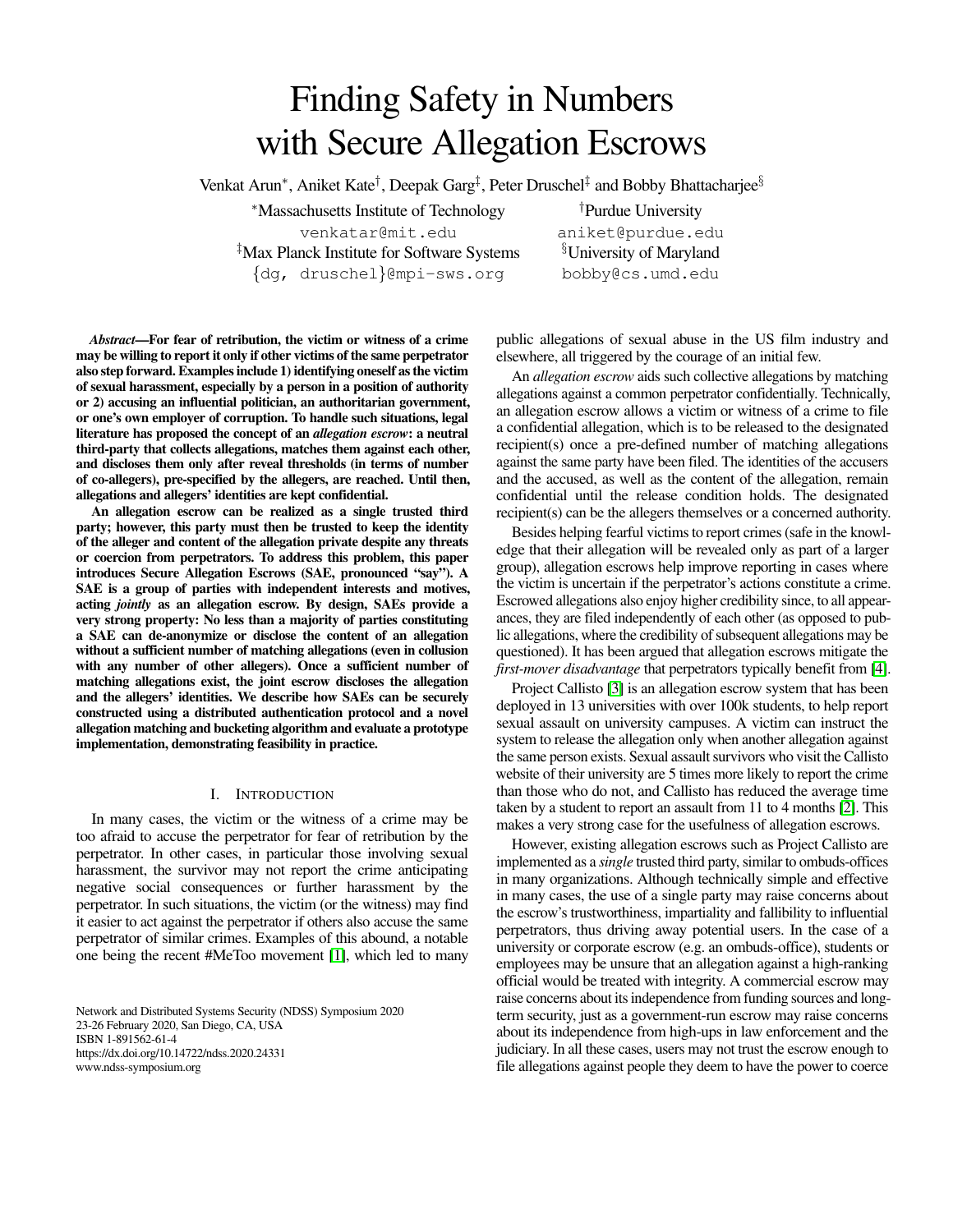or compromise the escrow. When they do file allegations, strong perpetrators may abuse their power to prematurely discover escrowed allegations, suppress and alter the allegations, or even seek retribution against the victims. Finally, even if one victim trusts an escrow, other victims of the same perpetrator may not, making it impossible for the escrow to match their allegations. This suggests the need for allegation escrows based on *several independent parties*, none of which in itself is a single point of coercion or attack by strong adversaries. In this paper, we present a cryptographic design of such escrows.

## *A. Contributions*

Our escrows, called SAEs (short for Secure Allegation Escrows, prounounced *say*s), distribute client secrets—confidential allegations and identities of the alleger and accused—among several parties by threshold secret-sharing [\[38\]](#page-14-0). These parties, called escrows, act together and perform multi-party computations (MPCs) to provide the same functionality as a single-party allegation escrow, but compromising less than half of the escrows provides no information about escrowed allegations, accusers or the accused. The escrows can span diverse administrative, political and geographic domains, mitigating the chances of simultaneous attacks over a majority by the same adversary. To enable SAE, we make three key technical contributions.

First, SAE needs to provide a strong accountability property: Every filed allegation can be linked to a real-world (strong) identity, which is revealed to the concerned authority once the allegation has found enough matches. This discourages fake allegations and probing attacks that all allegation escrows are susceptible to (see §[II-A\)](#page-2-0). Providing accountability and privacy simultaneously requires a nontrivial authentication protocol (see §[IV-C\)](#page-5-0). When filing an allegation, no minority of escrows learn the identity of the filing user. But when the allegation is to be revealed, a majority can determine the identity.

Second, we need to efficiently match allegations to each other, even when each escrow only has shares of the allegations, *while* providing accountability. For this, we use a novel construction of distributed (verifiable) pseudorandom functions (DVRFs) over shared secrets. This is necessary, since traditional Oblivious PRFs will not provide accountability (see  $\S I-B$ ).

Third, SAE allows each alleger to decide their *reveal threshold* how many matching allegations must be available before their allegation may be revealed. A set of matching allegations, A, is revealed if and only if all their thresholds are  $\leq |A|$ . For instance, if three matching allegations with thresholds  $\{2,3,5\}$  are filed, no allegation should be revealed, since 5's threshold isn't met. But if another allegation with threshold 3 is filed, then the ones with thresholds  $\{2,3,3\}$  (but not 5) should be revealed. We design a novel bucketing algorithm to support reveal thresholds  $>2$  efficiently (see §[IV-D2\)](#page-6-0).

This flexibility is important since one size doesn't fit all. In many cases of sexual misconduct, a small threshold is desired to maximize the probability of a match; indeed Project Callisto which always uses a threshold of two—where an allegation is revealed if another matching one is filed—has demonstrated real-world utility. However, when the perpetrator is powerful, such as an influential politician, allegers may need many more corroborators to get justice while avoiding adverse consequences for themselves. Similarly, when accusing one's employer (or government) of misconduct or corruption, a person risks getting fired or persecuted. Having just 1 or 2 corroborators may not be much better than being alone. A much

higher threshold could be more appropriate. SAE's flexibility allows each alleger to tailor the reveal threshold to the semantics of their allegation and their assessment of risk and comfort. The computational complexity doesn't increase with the reveal threshold (see §[IV-E\)](#page-8-0).

We formally prove the end-to-end security of our SAE cryptographic design in the universal composability (UC) framework [\[10\]](#page-13-4). Specifically, we present an ideal functionality which, by definition, captures the expected security and accountability properties of a SAE, and then show that our cryptographic design *realizes* this functionality. We also implement a prototype of SAE to understand the latency and throughput of the system. We find that our design is efficient enough for typical use-conditions of allegation escrows.

To summarize, the contributions of our work are: 1) The concept of SAE, a distributed allegation escrow, that is robust to compromise or coercion of minority subsets of constituting parties. 2) A cryptographic realization of SAEs using verifiable secret sharing (VSS) and efficient multi-party computation (MPC) protocols. In particular, a new protocol for user authentication and a new matching and bucketing protocol. 3) A formal security analysis of our cryptographic realization. 4) A prototype implementation and empirical evidence of reasonable performance in practice.

## <span id="page-1-0"></span>*B. Related Work*

Ayres and Unkovic [\[4\]](#page-13-1) discuss the legal and social utility of allegation escrows in encouraging reporting of sexual misconduct. As discussed, Project Callisto [\[3\]](#page-13-2) is a real deployment that uses a single trusted-party escrow for allegations of sexual misconduct, and has demonstrated the utility of such a system in university settings.

WhoToo [\[32\]](#page-14-1) is a concurrent work that proposes a secure allegation escrow for allegations of sexual misconduct. Like SAE, it distributes trust among multiple parties using MPC. SAE differs from WhoToo in a two key ways. First, WhoToo forces all allegations to use a global pre-determined reveal threshold. As discussed above, this inflexibility limits its scope of application. To our knowledge, SAE is the first system to allow each allegation to have its own reveal threshold.

Second, if there are  $N$  allegations already in the system, to file the  $(N + 1)^{th}$  allegation, WhoToo needs to perform  $O(N)$ cryptographic operations, including  $O(N)$  multi-party computations. SAE is more scalable. Its running time is  $O(1)$ , independent of the number of pre-existing allegations. We compare the compute complexity in detail in section [IV-E.](#page-8-0) To obtain such efficiency, SAE sometimes reveals which allegations match which others, before their thresholds are met. Nevertheless, an adversary is unlikely to be able to exploit this (see §[IV-D2\)](#page-6-0)

Project Callisto has also developed a prototype cryptographic solution to distribute the trust assumptions [\[36,](#page-14-2) [37\]](#page-14-3). It uses a (potentially distributed) Oblivious PRF (OPRF) server. Allegers query the server to learn the (deterministic) PRF of the accused's identity, while the server just learns the alleger's identity (not the accused's). The alleger uploads the PRF to a database server, which compares them, in clear-text, to match allegations. Callisto's security analysis is informal and has a weaker threat model that admits two attacks.

First, the OPRF server learns the alleger's identity. If a perpetrator compromises this server and learns that one of their victims filed an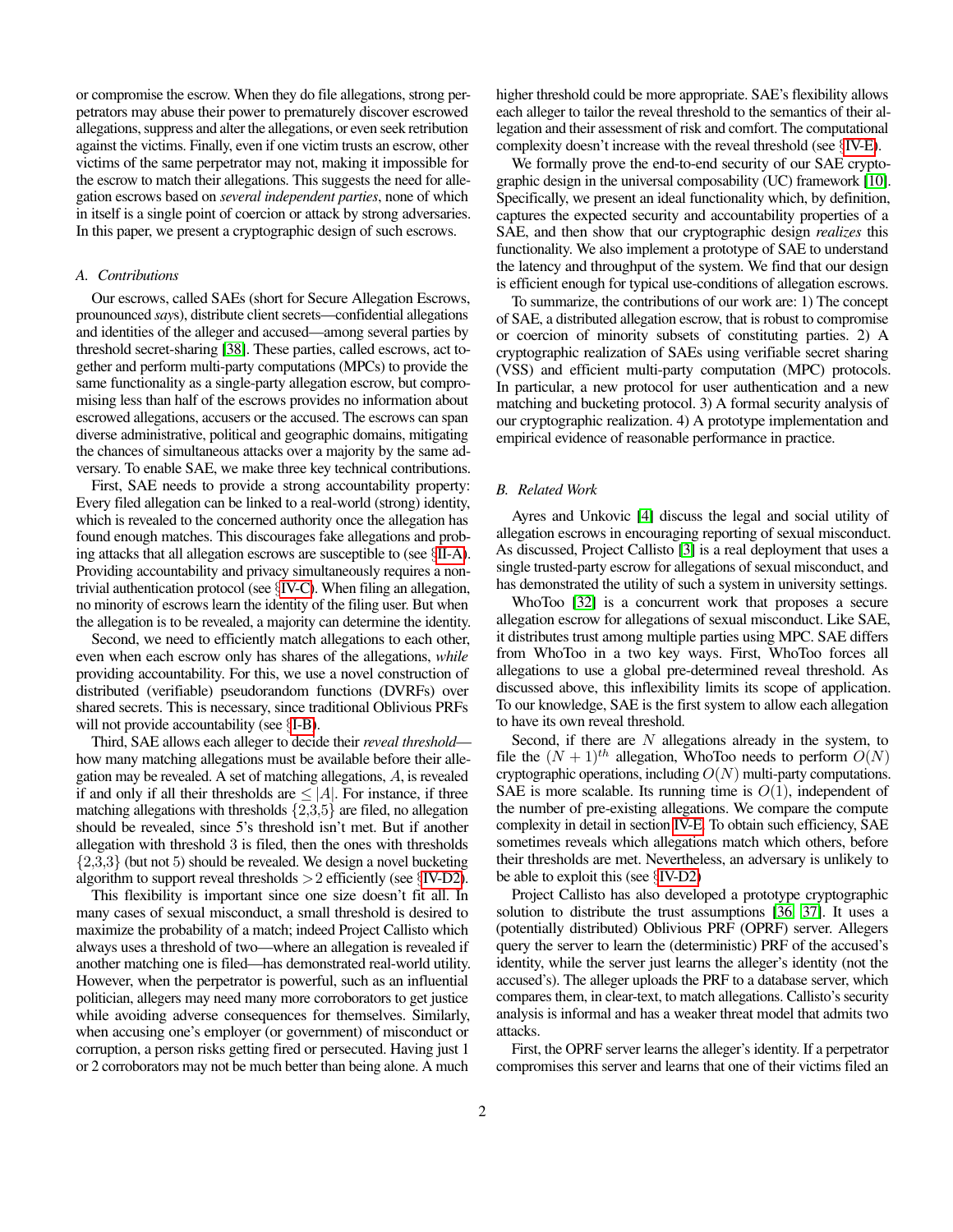allegation soon after the crime, they may be able to deduce the content of the allegation. In contrast, in SAE, no minority set of escrows learn the identity of any alleger until enough matches are found.

Second, it doesn't hold allegers accountable, which allows the adversary to probe how many allegations exist against a given person. They may then guess who filed the allegation from context. To mount the attack, they query the OPRF server to learn the PRF of that person's identity, and compromise the database server to learn how many previously filed allegations match this PRF. SAE prevents this attack by ensuring that if a PRF of an accused's identity is computed, the identity of the alleger is irrevocably tied to the allegation. This enforces accountability and disincentivizes such attacks (see §[II-A\)](#page-2-0).

Trusted Hardware. In recent work, Harnik et al. [\[26\]](#page-13-5) use a hardware-backed secure enclave (built on Intel SGX) to isolate a fully autonomous, single-party allegation escrow. The ideas can be combined with SAE to obtain a threat model stronger than either: SAE's escrows can be hosted in SGX enclaves to provide a second line of defense even when the administrators of a *majority* of escrows are acting maliciously.

Generic MPC and Covert Computation. Generic black-box MPC can also be used to solve the problem. However, like WhoToo, it too incurs at-least  $O(N)$  cost per allegation, and doesn't scale. Like covert computation [\[11,](#page-13-6) [40\]](#page-14-4), SAE hides even the participation of a user in the protocol, revealing the result only if a pre-defined condition is met. However, black-box covert protocols don't scale well to large numbers of users, and require users to be online for matching to occur.

# II. SAE DESIGN

#### <span id="page-2-1"></span><span id="page-2-0"></span>*A. Requirements for Secure Allegation Escrow*

A secure allegation escrow system should provide the following security and privacy properties:

• Allegation secrecy. The escrow should hold each allegation secret until enough matches are found. An allegation should be released only as part of a group of matching allegations.

• Alleger anonymity. Similarly, the escrow should hold each alleger's identity secret until enough matches are found.

• Scalability. The escrow should scale to many allegers and allegations. In section §[IV-F](#page-8-1) we discuss why scalability 1) helps avoid crippling DoS attacks, 2) increases probability of a correct match and, 3) enhances privacy by preventing timing side-channel attacks.

• Accountability. Each allegation is bound to a strong real-world identity. Once a match is found, the real identities of the matched allegers are revealed to the designated authority. Accountability discourages fake/bogus allegations, and acknowledges that the primary source of authenticity of an allegation, escrowed or otherwise, is the human backing it.

All allegation escrows (not just SAEs) are fundamentally vulnerable to probing attacks where the adversary files fake probe allegations in the hope of revealing other genuine allegations against the same accused before sufficiently many genuine matching allegations have been filed. For example, the adversary may be a guilty perpetrator seeking vengeance or a journalist seeking a story. While the ultimate defense against such attacks lies in preventing this kind of abuse by non-technical means (e.g., by criminalizing

probe allegations), SAEs aid such defenses through the property of accountability, which ensures that the real-world identities of all allegers, including fake allegers, are revealed to the designated authority after a match. For this to work, we assume the adversary is afraid of law and/or public perception.

Accountability doesn't deter an adversary who knows their allegation (and hence identity) will never be revealed, perhaps because their reveal threshold is too high or their allegation is unlikely to match any others. We ensure a probe is useful for discovering the presence of only those allegations, that would be revealed at the same time as the probe itself (see §[IV-D2\)](#page-6-0). Hence, the probe is just as likely to be revealed as the victim allegation.

Additionally, allegation escrows are most useful in asymmetric situations, where individual allegers are at a disadvantage compared to the accused. Allegation escrows enable the allegers to build "strength in numbers" without fear of premature retaliation. However, the very information held by allegation escrows motivate powerful attacks against them, since the accused can gain by learning about allegers before a large enough group has formed. Thus, allegation escrows should *expect* to be targeted. This leads to the following *meta-property* that spans the previous properties.

• Robustness. The escrow should resist coercion and compromisation attacks. It should continue to provide the properties above even if some constituent parts are compromised or willingly cooperate with the adversary.

# *B. Threat model and assumptions*

A SAE adversary is interested in prematurely learning the identities of one or more allegers or discovering unrevealed allegations. For instance, the adversary may be a guilty perpetrator interested in determining whether there is any allegation against them. Or, they may be journalists/trolls looking for a story against a famous person. To this end, an adversary may *actively* compromise some escrows into revealing information they hold and/or not following the SAE protocol correctly. By design, SAEs are robust to such attacks on up to half the escrows simultaneously: allegation secrecy, alleger anonymity, scalability and accountability hold even if the adversary learns all cryptographic and allegation-related material possessed by up to half the escrows, and causes them to behave arbitrarily. Any individual escrow can halt the protocol and affect liveness by not cooperating. We disincentivize this by ensuring that honest escrows can determine the identity of any escrow who is not cooperating.

We make the standard assumption that the adversary cannot break cryptography. Technically, the adversary is a probabilistic polynomial time (PPT) algorithm with respect to a chosen security parameter  $\lambda$ . We assume, as usual, that uncompromised parties (escrows and allegers) keep their long-term secrets safe.

For alleger anonymity, we assume that allegers do not reveal any information beyond that explicitly mentioned in our protocols. For example, they should hide their IP addresses using standard network anonymity solutions like Tor [\[18\]](#page-13-7). To ensure the time of allegation filing doesn't reveal extra information, honest escrows regularly file 'garbage' allegations at random times. These are indistinguishable from genuine allegations, and hence serve to hide them. SAE scalability ensures that this doesn't hurt performance significantly.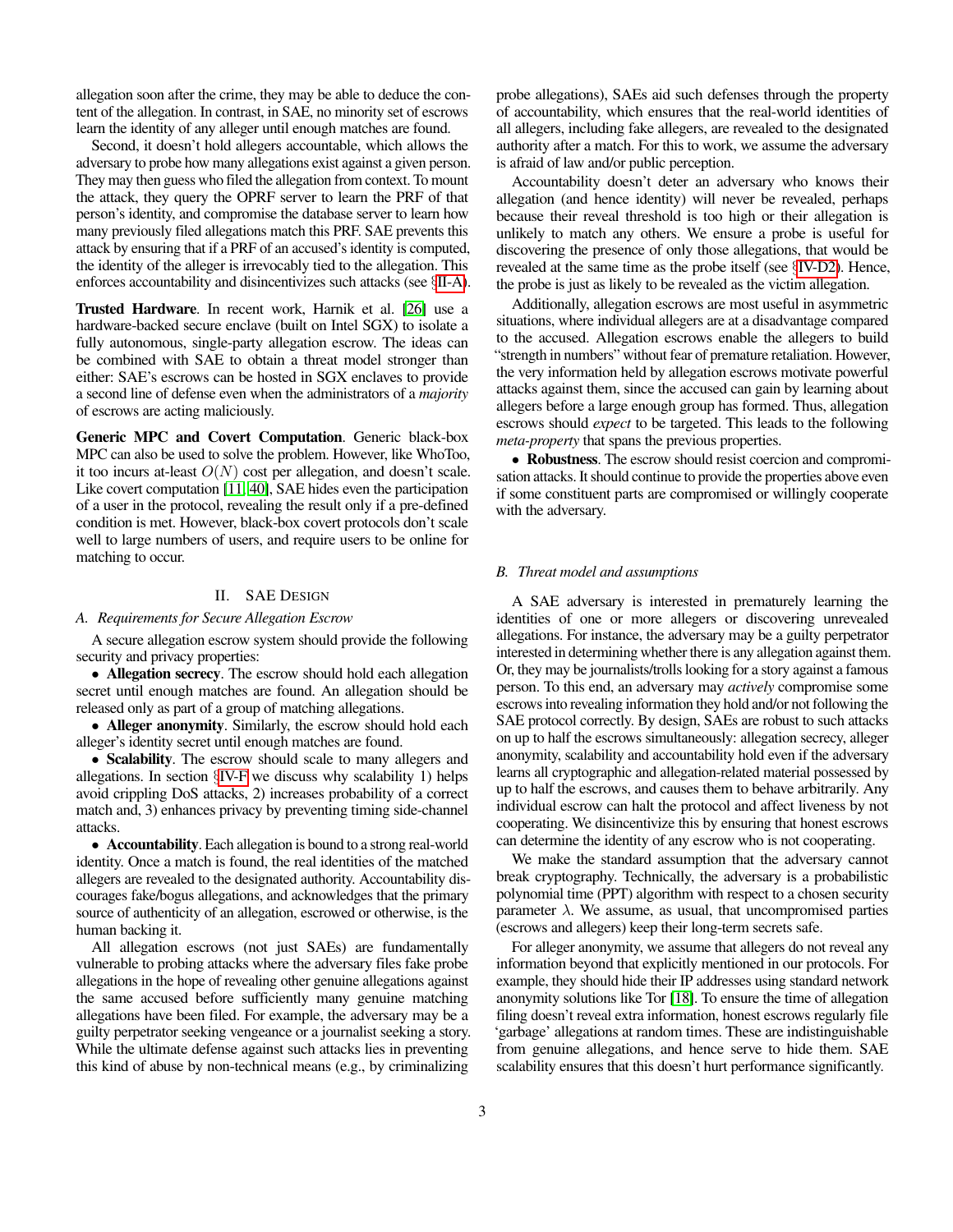

<span id="page-3-0"></span>Fig. 1. An overview of the SAE protocol. The figure shows a) the user registration phase and b) the allegation filing phase. Numbers indicate the order in which operations are performed. Thick-continuous and thick-dotted lines indicate one-to-many and many-to-one communication respectively. The line in b) with the 'Tor' symbol denotes an anonymous channel.

#### *C. Protocol Overview*

Figure [1](#page-3-0) shows the high-level flow of the SAE protocol. We describe the individual sub-protocols for each of the stages in §[IV.](#page-5-1)

Registration. SAE uses real-world (strong) identities to ensure accountability. Prior to registering with SAE, a potential alleger (called a user in the sequel) proves their real identity to a certifying authority (CA) and gets its signature on their public key. The CA may be the user's employer or university registering all its employees and students into the system, or even an independent entity verifying physical identities like passports.

To register with a SAE, the user authenticates to all escrows using the CA certificate. The escrows and the user then run a cryptographic protocol during which the user gets authentication tokens (in particular, MACs) on a fixed number  $l$  of fresh public keys. Each of these l keys can be used once to file an allegation (for instance, this step be repeated annually to allow  $l$  allegations per user per year). Importantly, the escrows only learn individual *shares* of these keys, but neither the full keys, nor the MACs on them. This prevents the escrows from learning the identity of a user when the user files an allegation later, but allows a majority of escrows to reconstruct the identity (by pooling their shares of the public key) when an allegation has to be revealed.

For their own benefit, users should register ahead of time, even when they see no need to file an allegation. This prevents timing correlation channels. For example, if an accused is expecting an allegation due to a recent incident, and colludes with a escrow, then the act of registration by the potential alleger may provide a strong hint of a pending allegation. Ahead of time registration removes this channel of inference and could be enforced, for instance, by a company asking its employees to register with an allegation escrow service as soon as they join the company.

Allegation filing. When the user wants to file an allegation, they contact the escrows, providing one of the  $l$  public keys and the MAC on it, which the escrows can verify. The verification tells each escrow that this user has registered before, but doesn't reveal the identity of the user, since no escrow has seen these in cleartext before. After this, the user provides the allegation's text along with some meta-data in a specific cryptographic form, and a *reveal threshold*—the minimum number of allegations that must match before this one is revealed.

Matching, thresholding and revelation. The material provided with each allegation is fed into a novel matching and bucketing algorithm. This algorithm matches allegations to each other. As soon as a set A of matching allegations, each with a reveal threshold  $\leq$  |A| (the size of A), is found, they are revealed to a designated authority for further action. The revelation contains the real identities of the allegers and the full texts of their allegations. The designated authority can then take appropriate action.

#### III. THRESHOLD CRYPTOGRAPHIC TOOLS

In this section, we present threshold cryptographic protocols that we use in SAE. We first describe the necessary threshold primitives,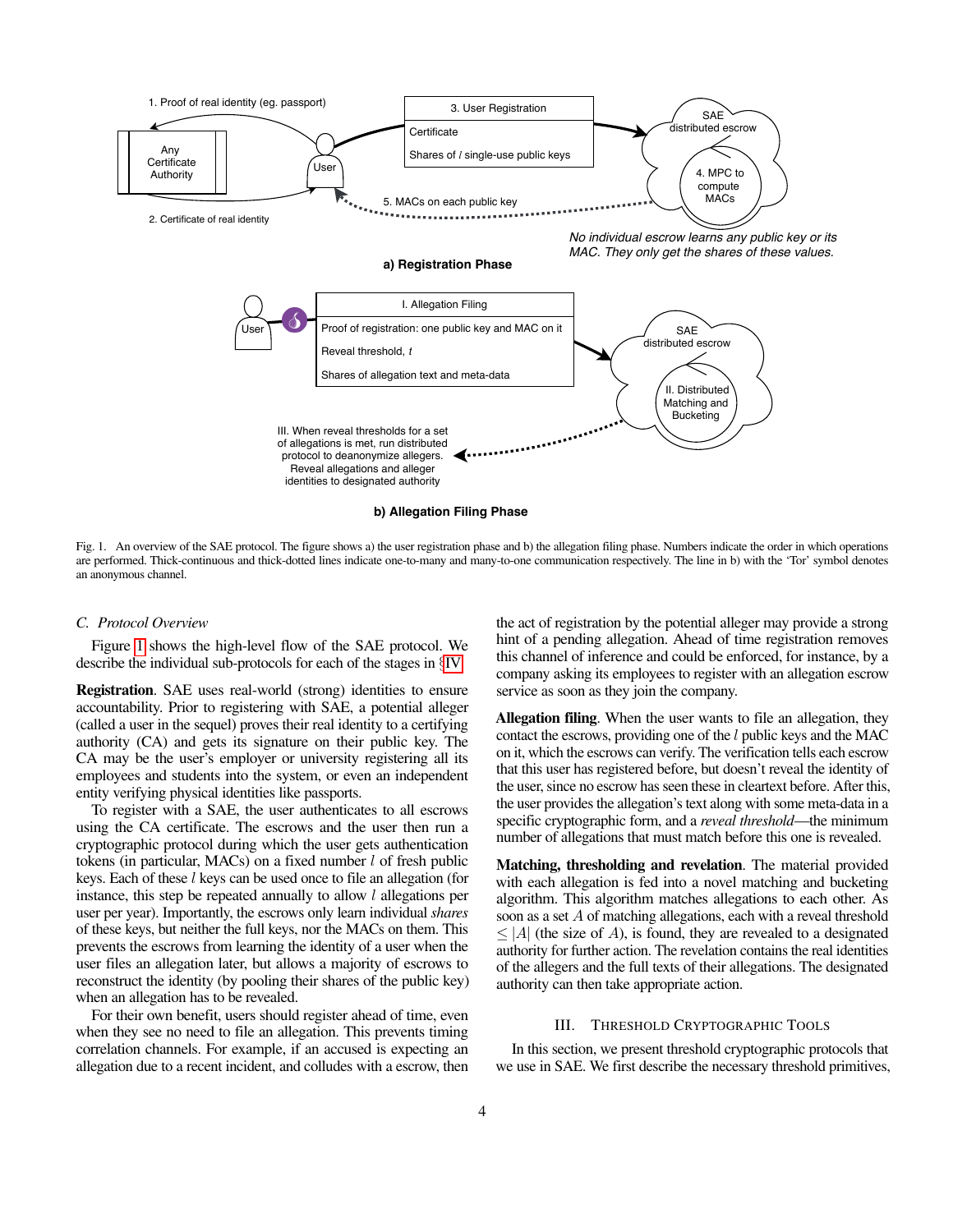and then design a distributed verifiable pseudo-random function (DVRF) protocol.

## *A. Multi-Party Computation and Secret Sharing*

An MPC protocol enables a set of parties  $\{P_1, P_2, \ldots, P_n\}$  to jointly compute a function on their private inputs in a privacy-preserving manner [\[7,](#page-13-8) [12,](#page-13-9) [25,](#page-13-10) [43\]](#page-14-5). In particular, every party  $P_i$ holds a secret input value  $x_i$ , and  $P_1, ..., P_n$  agree on some function f that takes n inputs and provide  $y = f(x_1,...,x_n)$  to a recipient while making sure that the following two conditions are satisfied: (i) *Correctness:* the correct value of y is computed; (ii) *Secrecy:* the output  $y$  is the only new information that is released to the recipient.

An  $(n, f)$  Shamir secret sharing [\[38\]](#page-14-0) allows a dealer to distribute shares of a secret among *n* parties  $\{P_1,...,P_n\}$  such that any number set of  $\leq f$  shares reveals no information about the secret itself, while an arbitrary subset of shares larger than  $f$  allows full reconstruction of the shared secret. Since in some secret sharing applications the dealer may benefit from behaving maliciously, parties also require a mechanism to confirm that each  $f + 1$  subset of shares combine to form the same value. To solve this problem, Chor *et al.* [\[13\]](#page-13-11) introduced verifiability in secret sharing, which led to the concept of *verifiable secret sharing* (VSS) [\[6,](#page-13-12) [20,](#page-13-13) [24,](#page-13-14) [35\]](#page-14-6).

In our construction we use the MPC protocol by Gennaro *et al.* [\[24\]](#page-13-14). It uses VSS; Pedersen commitments [\[35\]](#page-14-6) on the Shamir shares are provided to all parties. It works on secrets in a prime-order ring  $\mathbb{Z}_q$  and a multiplicative group  $\mathbb G$  of order q, which is linear in the security parameter  $\lambda$ . To aid secret-sharing, we use collision resistant hash functions  $H_1$  and  $H_2$  that map arbitrary length strings and public keys respectively to  $\mathbb{Z}_q$ .

## <span id="page-4-0"></span>*B. Bilinear Pairings*

Let  $\mathbb{G}_1$ ,  $\mathbb{G}_2$ ,  $\mathbb{G}_T$  be multiplicative, cyclic groups of prime order q. Let  $g_1, g_2$  be generators of  $\mathbb{G}_1, \mathbb{G}_2$  respectively. A map  $e:\mathbb{G}_1\times\mathbb{G}_2\to\mathbb{G}_T$  is called bilinear if it has the following properties. (1) **Non-degenerate:**  $e(g_1,g_2)\neq 1$ . (2) **Bilinear:** For all  $u \in \mathbb{G}_1, v \in \mathbb{G}_2$  $\mathbb{G}_2$ ,  $x,y \in \mathbb{Z}$ ,  $e(u^x,v^y) = e(u,v)^{xy}$ . (3) **Computable:** There is an efficient algorithm to compute  $e(u,v)$  for all  $u \in \mathbb{G}_1, v \in \mathbb{G}_2$ . For ease of exposition, we assume that the pairing employed is symmetric, i.e.,  $\mathbb{G}_1=\mathbb{G}_2=\mathbb{G}$  [\[22,](#page-13-15) [29\]](#page-14-7).  $g \in \mathbb{G}$  is a publicly known generator.

## <span id="page-4-2"></span>*C. MPC Tools and Notation*

VSS and MPC Notation. We denote the  $n$  shares of a secret value s by the set  $[s] = \{ [s]_1, ..., [s]_n \}$ , where  $[s]_j$  represents the VSS share of party  $P_i$ . For SAEs, we use  $n=2f+1$ .

As the employed VSS protocol is additively homomorphic, operations  $[x_1+x_2]_j = [x_1]_j + [x_2]_j$ , and  $[x_1]_j = c[x_1]_j$  for a known constant  $c \in \mathbb{Z}_q$  can be computed by each  $P_j$  locally using her shares  $[[x_1]]_j, [[x_2]]_j$ . The computation of  $[[xy]]_j$  from given  $\llbracket x \rrbracket_i$ ,  $\llbracket y \rrbracket_i$  is an interactive process and requires cooperation from  $2f + 1$  parties [\[24\]](#page-13-14). This protocol has identifiable abort [\[28\]](#page-13-16) and can identify which the non-cooperating parties (if any) are; thus, a malicious-but-cautious party will always cooperate. We formalize identifiable abort as IdentifiableAbort $(i)$ , where i indicates that  $P_i$  either offered wrong or no input.

Given threshold addition and multiplication, we can efficiently perform some additional operations. In the following, we list the employed VSS and MPC operations. These functions are cooperatively called by each escrow with their share of the inputs. When enough escrows cooperate, the functions return their values.

•  $VSS(x)$ : Verifiably secret share x among all the escrows such that  $f+1$  of them can reconstruct x, but no fewer can [\[24\]](#page-13-14).

• COMBINESHARES( $\llbracket x \rrbracket_j$ ): Broadcast  $\llbracket x \rrbracket_j$ , gather shares from other  $\geq f$  parties, and reconstruct the secret  $x \in \mathbb{Z}_q$  if at least  $f+1$ honest shares (including  $[x]_j$ ) are available.

• RANDOMCOINTOSS(): Return a share  $\llbracket r \rrbracket_j$  of  $r \in \mathbb{Z}_q$  chosen uniformly at random using distributed key generation [\[23,](#page-13-17) [30\]](#page-14-8).

• PUBLICEXPONENTIATE $(h, \|x\|_i,$  recipients): Compute  $h^x$ , where x is secret-shared and  $\tilde{h}$  is a publicly known generator of a bilinear group  $\mathbb{G}$  or  $\mathbb{G}_T$  (see §[III-B\)](#page-4-0). The result is revealed as clear-text *only* to recipients, which is a set of parties. In our protocol, recipients is either a given client or the set of all the escrows. This operation can be done efficiently with interaction since the result is revealed in the clear, not in secret-shared form.

• DVRF $(\llbracket SK \rrbracket_j, \llbracket x \rrbracket_j,$  flag\_proof, recipients): Return the VRF  $F_{SK}(x)$  to recipients (see §[III-D\)](#page-4-1). If flag\_proof is true, also return the proof  $\pi_{SK}(x)$ , along with the VRF.

• VERIFYVRF( $PK, \pi, x$ ): Verify that  $\pi = \pi_{SK}(x)$ , where  $SK$  is the secret key of the VRF (see  $\S$ [III-D\)](#page-4-1) corresponding to the public key  $PK$ . Unlike above, this function can be executed locally by each escrow without interaction.

#### <span id="page-4-1"></span>*D. Distributed Verifiable Pseudorandom Functions (DVRFs)*

VRFs. A verifiable pseudo-random function is a pseudo-random function  $F_{SK}(x)$ , along with a proof function  $\pi_{SK}(x)$ . A PPT adversary cannot distinguish  $F_{SK}(x)$  from a random function if it doesn't have access to SK or  $\pi_{SK}(x)$ . However, given  $\pi_{SK}(x)$ and a public key  $PK$ , a PPT can verify that  $F_{SK}(x)$  was computed correctly. The formal definition of VRFs is given in Appendix [A.](#page-14-9)

In SAE, we need to compute VRFs in a multi-party computation where both the key and the input values are available in a secret-shared form. Any VRF scheme can be transformed using general purpose MPC to work with shared key and shared input tags. However, keeping efficiency and practicality in mind, we choose a VRF construction by Dodis and Yampolskiy from [\[19\]](#page-13-18).

In this construction, if a q-Decisional Bilinear Diffie Hellman Inversion (q-DBDHI) assumption holds in a bilinear group G with generator  $q$ , then

$$
F_{SK}(x) = e(g,g)^{1/(x+SK)}
$$
 (1)

is a PRF. When coupled with a proof  $\pi_{SK}(x) = g^{1/(x+SK)}$ , it is a VRF. Here, SK is a private key chosen randomly from  $\mathbb{Z}_q$ , and  $PK = g^{SK}$ . To verify whether  $y = F_{SK}(x)$ , we can test whether  $e(g^x \cdot PK, \pi) = e(g,g)$  and whether  $y = e(g, \pi)$ .

Distributed Input VRF. We need a distributed protocol for computing a VRF. However, we could not use distributed VRF (DVRF) schemes in [\[8,](#page-13-19) [9,](#page-13-20) [34\]](#page-14-10) as, in SAE, the VRF computing parties (the escrows) know the input only in a secret-shared formed (this will become clear in §[IV\)](#page-5-1). So, we design a DVRF with secret-shared (or distributed) input messages. Our construction may be of independent interest to other distributed security systems.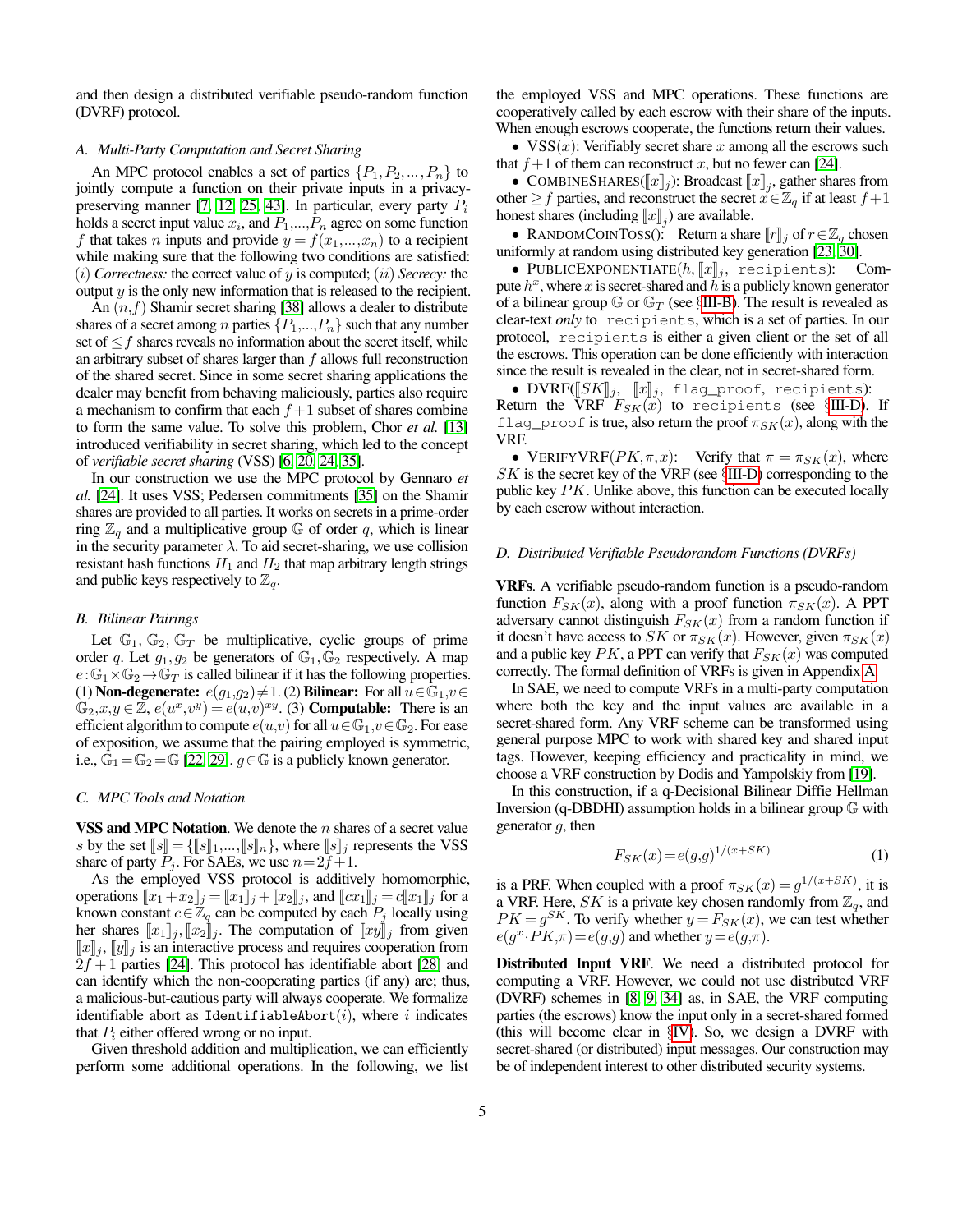## <span id="page-5-2"></span>Algorithm 1 Efficient MPC algorithm to compute DVRFs.

function DVRF( $[SK], [x],$  flag\_proof, recipients)  $[\![t_1]\!] \longleftarrow [\![SK]\!] + [\![x]\!]$ <sup>J</sup>blindK←− <sup>R</sup>ANDOMCOINTOSS()  $([t_2],$ IdentifiableAbort(i))←− $[t_1]*[blind]$  $t_2 \longleftarrow$  COMBINESHARES( $[[t_2]]$ )  $[[exp] \longleftarrow t_2^{-1} * [blind]$ <br>if proof flag = T if  $proof_{flag} = True$  then PUBLICEXPONENTIATE $(g$ , $\llbracket exp \rrbracket$ , recipients) else PUBLICEXPONENTIATE $(e(g,g),\llbracket exp\rrbracket,$  recipients) end if end function

A set of  $2f + 1$  escrows can efficiently compute  $F_{SK}(x)$  or  $\pi_{SK}(x)$  if each has a share of x and SK as shown in Algorithm [1.](#page-5-2) Here the result is sent only to recipients (either *all-escrows* or the given *client*). If flag\_proof is false, DVRF computes  $F_{SK}(x) = e(g,g)^{1/(x+SK)}$ . Else, it computes  $\pi_{SK}(x) = g^{1/(x+SK)}$ .  $g \in \mathbb{G}$  is a group generator. Given  $\pi_{SK}(x)$ , anybody can compute  $F_{SK}(x) = e(\pi_{SK}(x), g)$ . This is also why we omit F from VERIFYVRF's inputs.

Algorithm [1](#page-5-2) first inverts  $||x|| + ||SK||$  which takes two multiplications, and then exponentiates it. The only values available in clear-text (i.e., not information-theoretically hidden by the secret sharing) are  $t_2$  and the final output.  $t_2$  is uniformly distributed and independent of the input since it is blinded. Hence, this algorithm does not reveal any information about the inputs beyond what is revealed by the output.

#### IV. SAE CONSTRUCTION

<span id="page-5-1"></span>In this section, we present the detailed cryptographic protocols we use to implement a secure allegation escrow. A formal summary of the protocol is given in Figure [2.](#page-9-0)

#### *A. Format of an Allegation*

An allegation escrow must have some mechanism to determine whether or not two allegations match. For this, along with free-form text describing their allegation, allegers provide structured meta-data describing the allegation. Escrows deem that two allegations match if the allegations' meta-data are identical. Although simple, this mechanism is quite effective—it is also used in Callisto [\[3\]](#page-13-2), a deployed (non-cryptographic) escrow.<sup>[1](#page-5-3)</sup>

Allegation meta-data is a formatted string containing specific fields. For instance, it could contain: 1) the identity of the accused and, 2) the type and intensity of a crime. The identity can be specified either as a name or as a unique identifier, if available. In an institutional setting for instance, the user could select from a drop-down list of other employees/students in that institute. The 'type and intensity' of crime is selected from a drop-down list containing entries like 'sexual harassment', 'sexual assault', 'petty theft', 'fraud ( $\langle \text{\$10}^3 \rangle$ ', 'fraud ( $\ge \text{\$10}^3$ ,  $\langle \text{\$10}^6 \rangle$ ', 'fraud ( $> \text{\$10}^6$ )' and 'racial discrimination by a person in power'.

Along with the meta-data and free-form text, the user also submits a reveal threshold—the size of the smallest group of matching allegations that this allegation can be revealed with. Unlike prior work [\[26,](#page-13-5) [32,](#page-14-1) [37\]](#page-14-3), which only supports a single matching threshold throughout the system, we allow each user to pick a threshold to their own satisfaction with each allegation.

# *B. Initialization*

All escrows register with a standard PKI. They use this to form secure, two-way authenticated TLS links with each other pairwise. These are used for all communications among the escrows. During both registration and filing, the user and escrows use a session ID to ensure all escrows are talking to the same user.

The escrows use RANDOMCOINTOSS() to generate individual shares of private DVRF keys  $SK_I$ ,  $SK_R$  and  $SK_i$  that are later used to, *respectively*: 1) register and authenticate users, 2) reveal user identities when required and 3) match allegations in each bucket i. Since there are infinitely many buckets,  $SK_i$  (for  $i \in \{0,1,...\}$  is generated lazily when required. How these keys are used will be explained later. The public component of  $SK_I$ , denoted  $PK_I$ , is also generated using PUBLICEXPONENTIATE and publicly published. All shares use a fixed recombination threshold of  $f + 1 = \lfloor \frac{n+1}{2} \rfloor$ , so all the escrows must cooperate to perform operations with these keys, and any minority can be compromised by an adversary without violating any of SAE's properties.

## <span id="page-5-0"></span>*C. User Registration, Allegation Filing and Revelation*

Registration. The user first obtains a certificate of real identity (e.g., using their passport/employee ID) from an appropriate certificate authority (e.g., their employer). This authority is trusted to verify the identity of the user in the real world, denoted as ID. During registration, the user forms a two-way authenticated TLS link with each escrow using this certificate, and non-repudiably signs all communication during registration.

The user generates  $l$  random one-time public-private key pairs and secret shares the public parts,  $pk_1, \ldots, pk_l$  among the escrows. Each of these can be used to file one allegation later.

Using the MPC protocol for DVRF, the escrows compute a MAC on each of these public keys  $pk_i$ , as  $(F_{SK_I}(H_2(pk_i)), \pi_{SK_I}(H_2(pk_i))$  using their secret-shared private DVRF key generated at initialization,  $SK_I$ .  $H_2$  is a collision resistant hash function from the set of public keys to  $\mathbb{Z}_q$ . Each escrow learns only its share of the public key  $pk_i$  and its share of the computed MAC. Neither the registering user nor any escrow learns the full MAC.

The escrows also compute a PRF  $F_{SK_R}(H_2(pk_i))$  using a different private key  $SK_R$ . Individual escrows learn the PRF, but nothing else. Each escrow stores the association between the user's real-world identity and  $F_{SK_B}(H_2(pk_i))$  in a local map. This association is used when revealing allegations later.

At the end of the registration, every escrow knows the real user, but knows only one share of each of the public keys  $pk_i$  the user provided and one share of the MAC computed on it. Consequently, when presented with one of these public keys and its MAC later, no minority of escrows can link the key back to a specific registered user.

<span id="page-5-3"></span><sup>&</sup>lt;sup>1</sup>Note that if a different matching criterion is used, it must be unambiguous, since false positive matches can cause allegations to be revealed prematurely.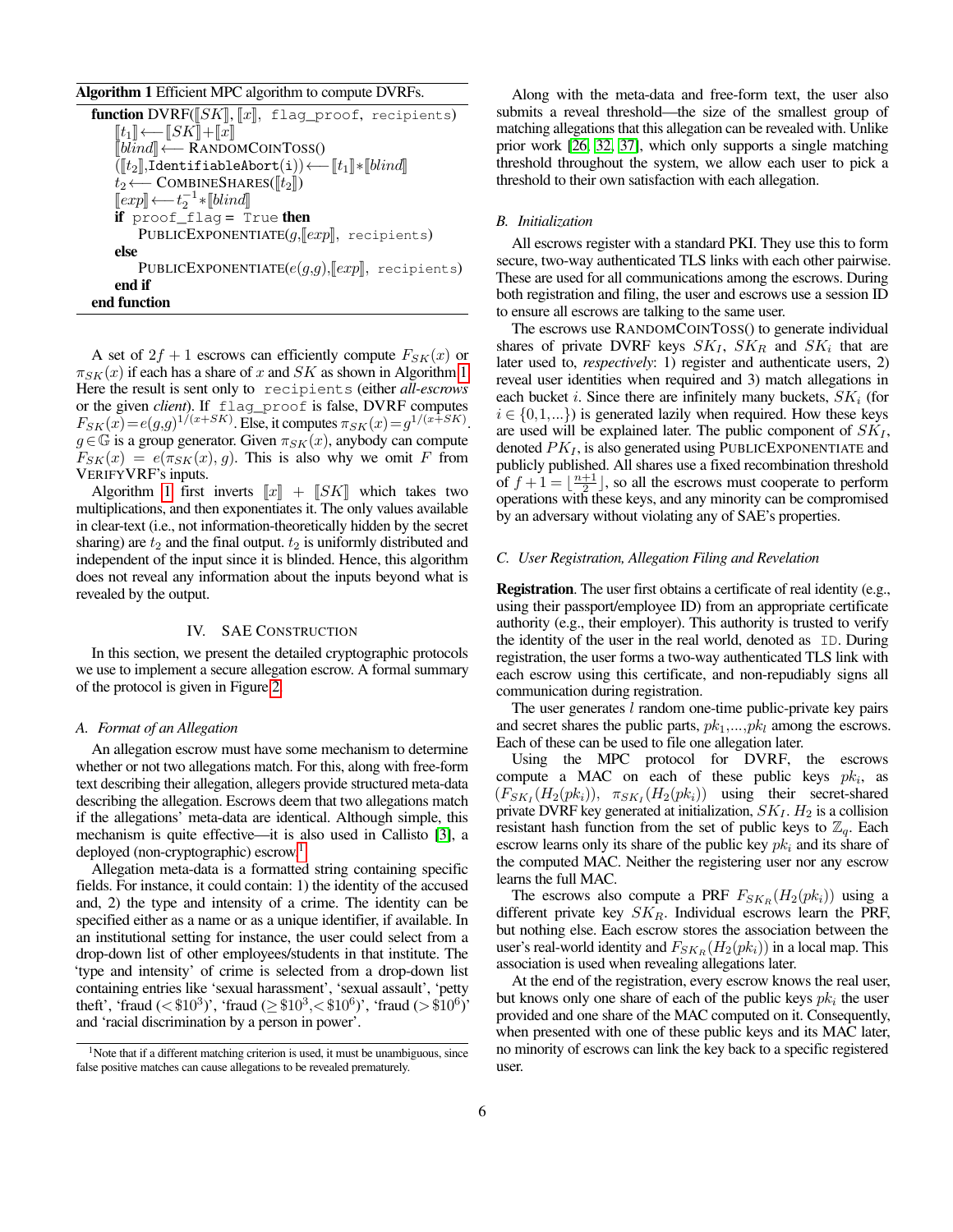Allegation filing. A registered alleger files an allegation by connecting to the escrows over an anonymous communication channel that conceals the alleger's identity. The escrows' identities are authenticated with standard PKI. This is modelled by the functionality  $\mathcal{F}_{\text{anon}}$ (e.g., see [\[5\]](#page-13-21)). In practice, solutions such as ToR [\[18\]](#page-13-7) can be used.

During the filing, the alleger chooses a random public key  $pk$ from the set  $\{pk_1,...,pk_l\}$  previously registered and submits 1)  $pk$ , 2)  $\pi_{SK_I}(pk)$ , the escrows' MAC on it, 3) the allegation's full text encrypted with a fresh symmetric key k,  $Enc_k(a)$  (where a is the allegation's full text), 4) shares of k, 5) shares of a hash  $H_1(m)$  of the allegation's meta-data m, where  $H_1$ :  $\{0,1\}^* \to \mathbb{Z}_q$  is a collision resistant hash function, 6) an arbitrary reveal threshold  $t$ , and 7) signatures on all the above with the private key corresponding to  $pk^2$  $pk^2$ 

Since no escrow has seen the whole public key  $pk$  or the entire MAC on it before, no escrow can link it back to the specific user. However, all escrows can locally verify with VERIFYVRF that the MAC on the public key is legitimate and, hence, that the public key comes from a user who has previously registered. This verification only requires local computation by each escrow and no MPC, which improves efficiency (see §[IV-F1](#page-8-2) for why this is important). This is why we use a VRF. No other part of the protocol requires verifiability, so we only compute a PRF.

Note that no escrow has enough information to reconstruct the allegation, its meta-data or the identity of the alleger. A majority must cooperate to reconstruct any of these. This ensures the properties of allegation secrecy and alleger anonymity (§[II\)](#page-2-1), even if a minority of the escrows cooperate with the adversary.

Allegation revelation. Allegations are matched using a dedicated algorithm by the escrows. The algorithm is described in §[IV-D.](#page-6-2) Once a majority of escrows determine that a set A of matching allegations can be revealed, i.e., they all have thresholds  $\leq |A|$ , the escrows combine their shares to decode the symmetric keys used to encrypt the texts of the allegations in A. These texts are provided to the designated recipient(s) for further action.

Along with the allegation texts, the escrows also reveal the real-world identities of the allegers who filed A. To obtain the identity of an alleger, the escrows compute the PRF  $F_{SK_B}(pk)$  on the public key  $pk$  the alleger used to file the allegation (using DVRF as described in §[III-D\)](#page-4-1). Recall that the escrows also computed this PRF when the alleger registered and mapped the PRF to the victim's identity in a local store. Hence, to discover the user's identity, they merely need to look up the PRF in the store. This search is done in clear-text locally by each individual escrow and is efficient.

Real-world identities allow the escrows to reach out to all the allegers and provide the accountability property from §[II-A.](#page-2-0)

Registered public keys must not be used twice. As just described, after an allegation filed with public key  $pk$  has been matched and revealed, the escrows map  $pk$  to the strong identity of the individual. Consequently, the key  $pk$  should not be used to file a second allegation unless the alleger wishes to de-anonymize themselves to the escrows. To allow users to file multiple allegations anonymously, a user registers l different keys during a single registration. As mentioned earlier, this registration can be repeated periodically, allowing for l allegation filings for every user within each registration period.

# <span id="page-6-2"></span>*D. Matching and Thresholding*

Next, we discuss how the escrows match allegations to each other and reveal sets of matching allegations when thresholds are met.

<span id="page-6-3"></span>*1) Matching protocol:* We describe a simple MPC protocol that matches two allegations when their meta-data hashes are equal. We start by noting that, by design, our matching protocol does not allow any minority set of escrows to match two allegations on their own. Recall that each escrow receives only a share of the (collision-resistant) hash of the meta-data,  $H_1(m)$ , of each allegation. The shares are randomized, so a minority of escrows cannot check the equality of  $H_1(m)$  and  $H_1(m')$  using the shares alone. This property is important, else, an adversary who corrupts a minority of escrows can probe existing allegations to discover if an allegation against a specific individual exists without any honest parties being aware of such probing.

To compare a set of allegations for equality, all the escrows participate in DVRF (see §[III-D\)](#page-4-1) to compute a pseudo-random function  $F_{SK}(H_1(m))$  for all allegations in the set. The resulting PRF is revealed in the clear to all escrows, but SK and  $H_1(m)$ aren't. SK is a shared secret specially generated for each *set* of allegations being compared. The sets are determined by the bucketing protocol described below.

Escrows can locally compare meta-data  $m$  and  $m'$  by testing whether  $F_{SK}(H_1(m)) = \hat{F}_{SK}(H_1(m'))$ . Since  $H_1$  is collision resistant and  $F_{SK}(\cdot)$  is a PRF, the adversary cannot produce  $m \neq m'$  such that the test passes. Since SK is not used for any other purpose, the PRF reveals no additional information about  $m$  beyond equality relations between every pair of allegations for which  $F_{SK}(m)$  has been computed. This takes  $O(N)$  time for N allegations  $(O(1))$  per allegation).

<span id="page-6-0"></span>*2) Bucketing Protocol for Reveal Thresholds* > 2*:* The above matching protocol is secure when the reveal thresholds equal 2. Supporting higher thresholds securely *and* scalably requires more work. A collection A of matching allegations should be revealed when every allegation in  $A$  has a reveal threshold no more than the size of A (written  $|A|$ ). One way to find such collections would be to run the above matching protocol on the set of *all* allegations irrespective of their thresholds and then locally determine whether an appropriate set A exists. However, this design is susceptible to a probing attack where an adversary interested in probing for the *existence* of a specific allegation, files the same allegation with a very high threshold. By corrupting just one of the escrows, the adversary could then compare this allegation to all other allegations in the system, without any risk that its own false allegation would ever be revealed (since the probe allegation has a very high threshold). To deter such attacks, we control which allegations *can* be compared to each other. We ensure that *if two allegations can ever be compared by a minority of escrows, then they will be revealed at the same time, if at all*. That is, two allegations can be compared by a minority only if they are waiting for the same number of matching allegations. Now, if the adversary tries to probe with a fake allegation, the fake allegation (and hence the adversary's real-world identity) is exactly as likely to be revealed as the alleger's actual matching allegation. Additionally, this allegation now requires one less match to be revealed.

To just learn the *number* of allegations against a person, the adversary must risk leaving a non-repudiable paper trail. If the adversary is a guilty party seeking to determine the number of escrowed allegations against them, they also risk precipitating the revelation of

<span id="page-6-1"></span><sup>&</sup>lt;sup>2</sup>For the formal security, we demand  $Enc_k(\cdot)$  to be non-committing encryption. We define it formally in Appendix [B,](#page-14-11) and refer to [\[14\]](#page-13-22) for a simple construction.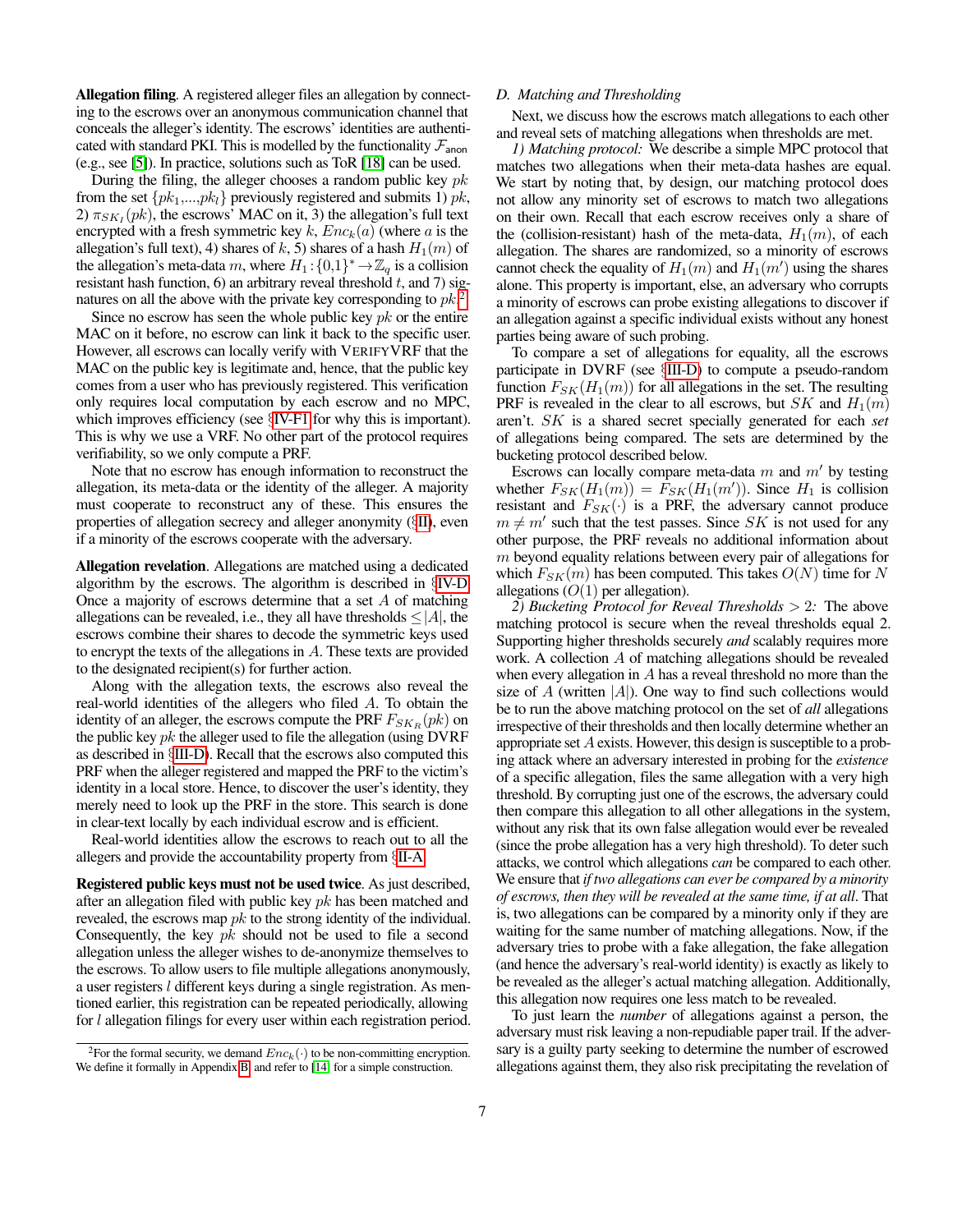an honest allegation, which may have otherwise remained escrowed forever. We assume the adversary won't take such risks.

Note that the above attack only works for threshold  $> 2$ . If an honest alleger's threshold is 2, SAE doesn't admit any attacks not present in a single trusted-party implementation, even if the adversary is willing to risk filing a probe allegation. Prior work on single trustedparty based allegation escrows [\[3\]](#page-13-2) only supports thresholds of 2, and still demonstrates social utility in allegations of sexual misconduct.

It is possible to use generic MPC to avoid such probing attacks. However, the time taken to process one allegation would then increase with the number of allegations already present in the system (i.e.  $O(N)$ ). Our protocol is  $O(1)$ . We discuss why efficiency is important in §[IV-F.](#page-8-1)

To keep track of how many matches each allegation needs, each escrow independently maintains buckets numbered 0, 1, 2, 3, .... An allegation is in the  $i^{th}$  bucket only if it is waiting for  $\leq i$  more allegations. Allegations are revealed iff they reach bucket 0. An allegation may be present in more than one bucket. Algorithm [2](#page-7-0) determines which allegation occupies which buckets.

Only allegations *within* a bucket may be compared to each other. To ensure this, each bucket  $i$  is associated with an independently chosen secret key  $SK_i$ , which is shared among the escrows  $(SK_i)$  is generated lazily when bucket  $i$  is first used). When an allegation is added to bucket *i*, the escrows compute  $F_{SK_i}(H_1(m))$  for that allegation using DVRF (see [III-D\)](#page-4-1). Any escrow can use this to locally compare any two allegations in bucket i. Since, by design,  $SK_i \neq SK_j$  if  $i \neq j$ ,  $H(m)$  and  $H(m')$  cannot be compared using  $F_{SK_i}(H(m))$  and  $F_{SK_j}(H(m'))$  when  $i \neq j$ . Allegations that are known to match each other, either directly because they are in the same bucket or indirectly by transitivity, are said to belong to the same 'collection'. When allegations from two different collections are found to match, the collections coalesce into one. The resulting collection spans the union of buckets spanned by the parent collections and contains the union of allegations. Every allegation belongs to exactly one collection at any given time. To copy all allegations in a collection into a new bucket, the PRF for only one allegation's meta-data needs to be computed, since all allegations in a collection have identical meta-data.

This algorithm trivially satisfies the property that, once two allegations are known to be equal to each other, they belong to the same collection and are revealed together (if at all). This deters the probing attacks described above that motivated this elaborate mechanism. We also prove that the thresholding algorithm is 'correct':

# <span id="page-7-1"></span>Theorem 1 (Correctness). *Algorithm [2](#page-7-0) reveals a collection if and only if the thresholds of all allegations in it are satisfied.*

*Proof:* We begin by proving that the following three properties hold whenever all five rules of Algorithm [2](#page-7-0) have been applied to saturation (meaning no further rule applies). (1) every collection spans a contiguous range of buckets,  $(2)$  every collection  $A$  spans |A| buckets, i.e.  $|A| = Max(A) - Min(A) \stackrel{\text{def}}{=} Span(A)$ , (3) every allegation in a collection A has a threshold  $\leq |A| + Min(A)$  and hence can be revealed if  $Min(A)$  more matches are available.

The first property can be proved as an invariant that is trivially maintained by rules 2, 4 and 5 with rule 1 as the base case. Now, two collections coalesce only if they share a bucket (and hence their allegations may be compared). Since the union of contiguous, overlapping segments is contiguous, rule 3 also maintains the invariant.

To prove the second property, note that in any collection A,

<span id="page-7-0"></span>Algorithm 2 Rules for the secure thresholding algorithm BUCKET-ING, whose interface is described in §[V.](#page-8-3) It reveals a set of allegations if and only if all of their thresholds are satisfied by that set.

If applicable, apply rule 3 first. Else apply the other rules (in any order) till no further rules apply. Rules 1-4 apply only to collections that haven't yet been revealed.  $Max(A)$  and  $Min(A)$  are the highest and lowest buckets occupied by collection A respectively.

- 1) When an allegation with threshold  $t$  is filed, it forms a singleton collection and is added to bucket  $t - 1$  (since  $t - 1$  other allegations must match the allegation before it is revealed).
- 2) If  $Min(A)$  is the smallest bucket occupied by a collection A and every allegation in A has a threshold  $\langle |A| + Min(A), A$ is copied to bucket  $Min(A)-1$ . Note that A still occupies the buckets it used to occupy. Copying merely adds the collection to a new bucket.
- 3) When two collections overlap and occupy the same bucket, and their allegations are found to match (see  $\S$ [IV-D1\)](#page-6-3), they coalesce into one collection.
- 4) When a collection reaches bucket 0, all of its allegations are revealed as described in §[IV-C.](#page-5-0)
- 5) If a collection A is revealed, we make sure it continues to occupy buckets  $1, \ldots, |A|$ , even as A grows. This enables future matching allegations to be revealed.

all allegations have a threshold  $\leq Max(A)$  (because  $Max(A)$ ) doesn't decrease). If  $Span(A) < |A|$ ,  $Max(A) = (Max(A) Min(A) + Min(A) = Span(A) + Min(A) < |A| + Min(A).$ Hence, rule 2 can be applied repeatedly until  $Span(A)$  increases to equal |A|. So,  $Span(A) \ge |A|$ . We now prove that  $Span(A) \le |A|$ is an invariant with rule 1 as the base case. Rules 4 and 5 trivially maintain the invariant. Rule 2 would not apply if it causes the invariant to be broken, as there is at least one allegation with threshold  $Max(A)$  if A is not yet revealed (which is when rule 2 applies). The threshold condition for this allegation will not be met if  $Span(A) > |A|$ , as it implies the threshold  $t = Max(A) \stackrel{\text{def}}{=} Min(A) + Span(A) > Min(A) + |A|$ . Applying Rule 3 to create  $C$  out of  $A$  and  $B$  maintains the invariant.  $|C|$  spans a union of the parent's buckets, hence  $Span(C) \leq Span(A) + Span(B) \leq |A| + |B| = |C|$  because A and B are disjoint. Hence, the invariant is maintained.

The third property is explicitly maintained as an invariant by rule 2 and is trivially satisfied by rules 1 and 5. Rule 3 is applicable in two ways. First, when a new allegation arrives in between an older collection, the property is not broken. Second, if two existing collections, A and  $B$ , coalesce into  $C$  by rule 3, one is 'above' another (remember, rule 3 is applied preferentially). Let  $Min(B) = Max(A)$ , without loss of generality. Then,  $Min(C) = Min(A)$ , hence allegations in  $A$  satisfy the property. The drop in  $Min$  for allegations in  $B$  is  $Min(B) - Min(C) = Max(A) - Min(A) = Span(A) \le |A|$  (we proved above that all rules maintain  $Span(A) \leq |A|$  as an invariant). This drop in *Min* is compensated by a corresponding increase in size of the collection by  $|A|$ .

We now use these properties to prove correctness. The third property implies that when a collection  $A$  is revealed, the threshold condition is satisfied for all revealed allegations, since  $Min(A)=0$ . To prove the other direction, let there be  $n$  matching allegations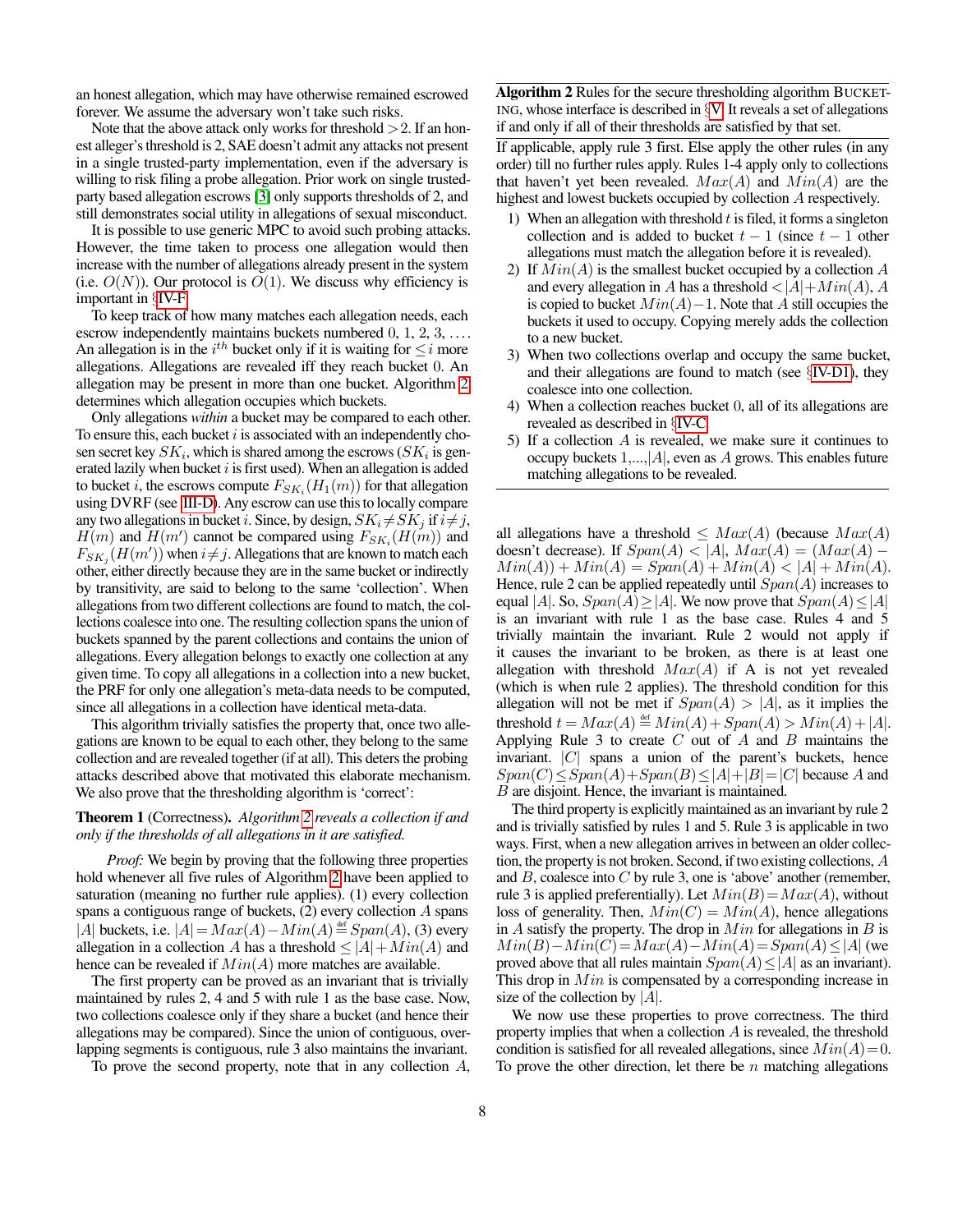such that all their thresholds are  $\leq n$ . Assume for contradiction that they are not revealed. This means that they all belong to buckets  $1, \ldots, n-1$ . By the pigeonhole principle, there will be one bucket with multiple allegations which will start coalescing with rules 2 and 3. If the process stops with a collection of size  $k < n, n-1-k$  buckets will be left with  $n - k$  allegations, because property 2 ensures the size of a collection equals its span. Again, by the pigeonhole principle, the coalescing process starts. This continues till there is only one collection with n allegations that spans buckets  $0...n-1$ and all  $n$  allegations get revealed. Hence, a set of  $n$  matching allegations are revealed if and only if all their thresholds are  $\leq n$ .

BUCKETING(buckets): Interface to the Algorithm The real protocol (Figure [2\)](#page-9-0) and ideal protocol (Figure [3\)](#page-10-0) interface the bucketing algorithm with the BUCKETING function. It takes as input the set of buckets, buckets. Each bucket  $i$ , (denoted as buckets  $[i]$ ) is a set of tuples  $(id,M)$  describing the allegations in that bucket. id is a unique allegation identifier<sup>[3](#page-8-4)</sup>, and M is a representation of the meta-data which can be compared for equality to determine which allegation matches which others *within a bucket*. The function BUCKETING returns a task  $T$  if more rules apply in Algorithm [2.](#page-7-0) Else, it returns  $\perp$ . Task T instructs the caller to move an allegation  $T.ID$  to a bucket  $T.i$ . For ease of exposition, when a collection is added to a new bucket, BUCKETING produces one task per allegation. In practice, only one is necessary, since all meta-data are identical. Note that BUCKETING doesn't need to implement step 1 of Algorithm [2,](#page-7-0) since it is implemented by  $\mathcal{F}_{SAE}$ . It doesn't maintain its own state.

## <span id="page-8-0"></span>*E. Computation Cost*

The computationally expensive steps in the SAE protocol are the VRF/PRF computations that require interaction between the escrows, since they involve multiplication and exponentiation over shared secrets. However, the number of such computations scales very well and doesn't increase with the number of users as well as the number of allegations filed.

Registering a new user requires two computations for every public key  $pk$  that the user provides, one to compute the MAC on the key, and one to compute  $F_{SK_R}(pk)$ . Filing an allegation does not, of itself, require any PRF computation. The cost to move a collection of allegations to a new bucket can be reduced by observing that, we only need to compute PRF for one of the allegations, since they all have identical meta-data. We can prove that, in an amortized sense, we need to compute the PRF at most twice for each allegation, independent of its threshold. Revealing an allegation requires one more PRF computation (to discover the identity of the alleger). To summarize, on average, every filed allegation requires 2 PRF computations if it is never revealed, and 3 PRF computations if it is revealed.

## <span id="page-8-1"></span>*F. Why is Efficiency Important?*

<span id="page-8-2"></span>*1) Resist DoS attacks:* Like any public service, SAE can be flooded with client requests to mount a denial-of-service (DoS) attack. MPC systems in particular, are susceptible to such attacks

since the client can trigger expensive computations at little cost to itself. SAE has two properties that prevent the adversary from exploiting this asymmetric computation cost. 1) Bounded MPC: Each registered real identity can trigger only a bounded number of MPC operations. 2) Scalability: The amount of work required to process a user request doesn't increase with the number of allegations or number of registered users.

Bounded MPC holds in SAE since MPC is only triggered after authentication. Failed authentications do not cause MPC operations, since authentication is a local computation. Further, each user (with a real identity) is only allowed to register a fixed number l of public keys in any registration period and each key can only be used to file one allegation. So, a registered user can cause at most  $(2+3)l=5l$ PRF computations in any registration period (see [IV-E\)](#page-8-0). For  $l=10$ and a registration period of one year, this amounts to at most 50 PRF computations per year per *real* user, which is an extremely low rate for an effective DoS attack.

The concurrent work WhoToo [\[32\]](#page-14-1) is not scalable in the sense above. Filing the  $N^{th}$  allegation takes  $O(N)$  MPC operations, bringing the cost of filing N allegations to  $O(N^2)$ . Asymptotically, this is the same as black-box MPC. Further, it allows users to file an arbitrary number of allegations. There is no obvious way to prevent this with their authentication protocol without breaking the "bounded MPC" property. Hence, an adversary could file any number of arbitrary allegations (e.g., against random strings), and prevent proper functioning.

*2) Larger Allegation Pool:* To maximize the probability that a matching allegation will be found, the escrow must support many users. This increases the pool of potential corroborators and the probability of a match. Scalability is essential to enable this.

*3) Avoid Timing Side-Channels:* If a crime's perpetrator learns (through a compromized escrow) that an allegation was filed two days after the crime was committed *and* filings are otherwise rare, then the perpetrator may reasonably conclude that their victim filed the allegation. We excluded such side channels in the threat model. To realize this in practice, honest escrows (and other external wellwishers) can regularly file decoy allegations. Since SAE maintains anonymity and privacy, the adversary cannot distinguish decoys from real allegations. Those filing decoy allegations must register their separate (real) identities for doing so, and enter a contractual obligation to ensure no decoy ever gets matched with real ones. This can be ensured by filing allegations against random strings. Decoy allegations will not slow down the system significantly since SAE is scalable.

## V. SECURITY ANALYSIS

<span id="page-8-3"></span>To model security and privacy we use the UC framework, which allows SAE to compose with other cryptographic schemes while maintaining security.

Attacker Model. Agents (allegers and escrows) in our system are interactive Turing machines that communicate with an ideal functionality  $\mathcal{F}_{SAE}$ . The adversary A is a PPT machine with access to an interface corrupt $(\cdot)$ . It takes an agent identifier and returns the internal state of the agent to the adversary. All subsequent incoming and outgoing communication of the agent is then routed through A. The adversary is f-bounded, and can corrupt a minority  $f \leq n/2$ of escrows and any number of allegers. For formal security, we

<span id="page-8-4"></span> $3$ In the real protocol,  $pk$  can be the allegation identifier, since each key is used only once. For ease of exposition, each user can register for and file only one (not  $l$ ) allegations in our ideal protocol. Hence, we use ID as  $id$ . The full protocol can be modeled by each user having  $l$  distinct IDs.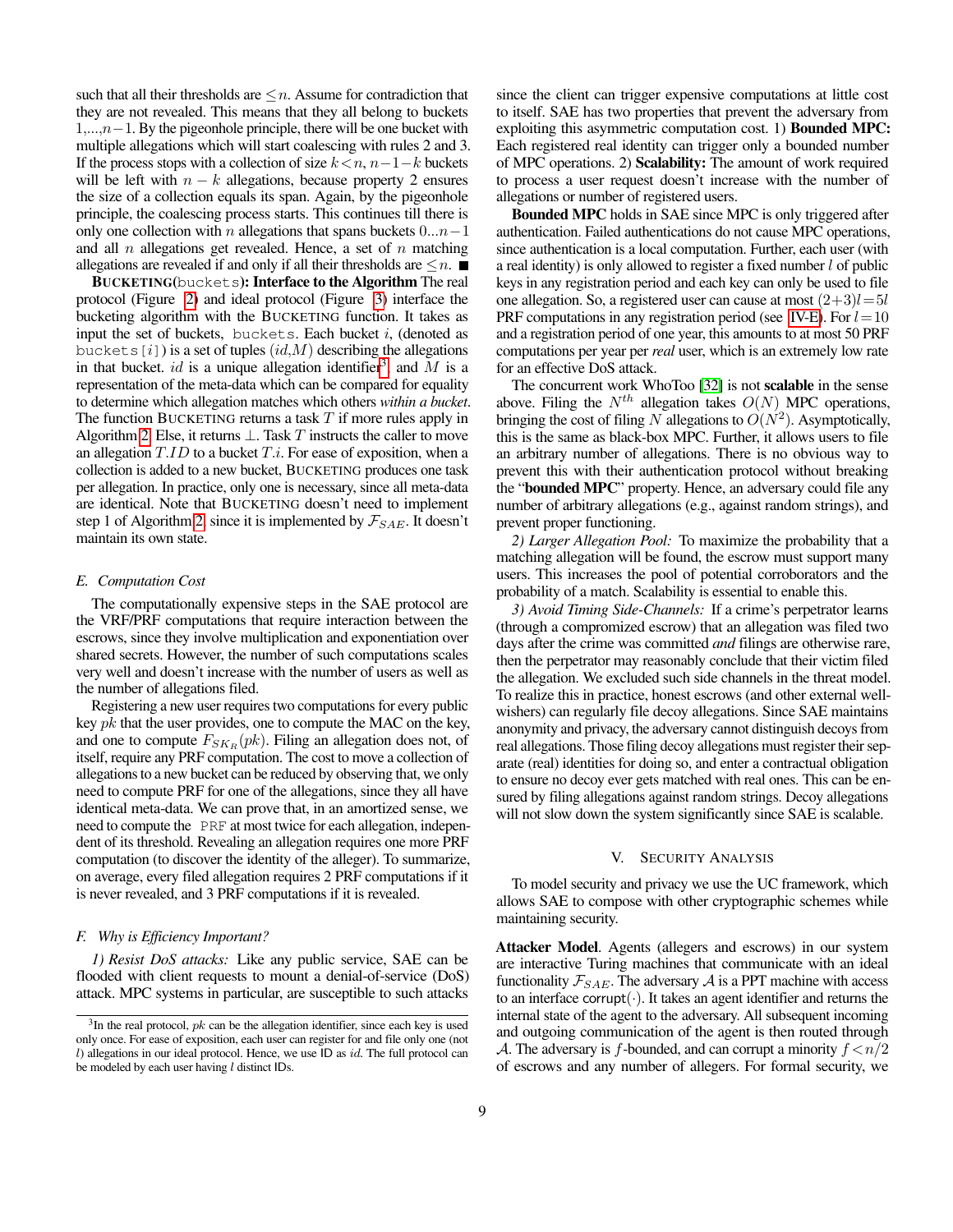# **Escrow Initialization:** Every  $j^{th}$  escrow executes:

- 1.  $[[SK_R]]_j \leftarrow$  RANDOMCOINTOSS()
- 2.  $[[SK_I]]_j \leftarrow$  RANDOMCOINTOSS()
- 3.  $PK_I \leftarrow \text{PUBLICEXPONENTIATE}(g, \llbracket SK_I \rrbracket_j, \text{all-escrows})$ <br>4.  $\llbracket SK_i \rrbracket_i \leftarrow \text{RANDOMCONTOSSO} \ \forall i \in \{0, 1, 2, \ldots\}$
- $[[SK_i]]_i \leftarrow$  RANDOMCOINTOSS()  $\forall i \in \{0,1,2,...\}$
- $\#SK_i$  is generated lazily when required
- 5. Set identities←{}; allegations←{}; buckets←{}

Client Initialization and Registration: The client uses ID, a certificate previously obtained from a CA, to authenticate to the escrows. The escrow's identities are managed with PKI. The secure authenticated channel is idealized using  $\mathcal{F}_{\mathsf{smt}}$  [\[10\]](#page-13-4). Client signs all messages with ID. The client executes:

- 1.  $(pk, sk) \leftarrow$  Gen(1<sup> $\lambda$ </sup>) # Signing key-pair
- 2. Broadcast ("Register",  $ID$ ) idealized using  $\mathcal{F}_{B}$

3. VSS $(H_2(pk))$  among the escrows

Every  $j^{th}$  escrow executes:

- <span id="page-9-1"></span> $\bot \leftarrow \text{DVRF}(\llbracket SK_I \rrbracket_j, \llbracket H_2(pk) \rrbracket_j, \text{True, client})$
- 5.  $R \leftarrow \text{DVRF}(\overline{S}K_R\overline{\mathbb{I}}_j, \overline{M}_2(pk)\overline{\mathbb{I}}_j$ , *False, all-escrows*)
- 6. identities $[R] \leftarrow \text{ID}$
- The client executes:
- 7. Receive  $\pi_{SK_I}(H_2(pk))$  from escrows' DVRF call in step [4](#page-9-1)
- 8. Store  $(pk, sk)$  and  $\pi_{SK_I}(H_2(pk))$  for future use.

Allegation Filing: With allegation text  $a, m = H_1$ (meta-data), reveal threshold  $t$ , fresh symmetric encryption key  $k$  and,  $(pk, sk, \pi_{SK_I}(H_2(pk)))$  produced during registration, the client connects to each escrow over an anonymous communication channel, idealized using functionality  $\mathcal{F}_{\text{Anon}}$  [\[5\]](#page-13-21). It signs all communication with sk, which escrows verify before accepting the input. The escrows process

allegations serially. They identify an allegation by the  $pk$  used to file it. The client executes:

- 1. Broadcast ("File",  $pk$ , t), idealized using  $\mathcal{F}_{\text{B}}$
- 2. Broadcast  $(\pi_{SK_I}(H_2(pk)), Enc_k(a))$ , idealized using  $\mathcal{F}_{\mathsf{B}}$
- 3.  $VSS(m)$ ,  $VSS(k)$  among the escrows

# Every  $j^{th}$  escrow executes:

- *# Identity Verification and Filing* 4. If  $\mathrm{VERIFYVRF} (PK_I, \pi_{SK_I} (H_2(pk)), H_2(pk))$  fails, abort
- 5. If allegations $[pk]$  exists, abort
- 6. allegations $[pk] \leftarrow (t,pk,Enc_k(a),[m]_j,[k]_j)$
- 7.  $M \leftarrow \text{DVRF}([SK_{t-1}];[[m]]_j, False, all-escrows)$
- 8. buckets $[t-1] \leftarrow$  buckets $[t-1] \cup \{(pk,M)\}$ 
	- *# Matching and Bucketing*
- 9.  $T \leftarrow BUCKETING(buckets)$
- 10. While  $T \neq \perp$
- 11.  $#$  Move allegation  $T.id$  to bucket  $Ti$
- 
- 12.  $[\![m]\!]_j \leftarrow \text{allegations}[T.id].[\![m]\!]_j$ <br>13.  $M' \leftarrow \text{DVRF}([\![SK_{T,i}]\!]_j, [\![m]\!]_j, \text{False},$ 13.  $M' \leftarrow \text{DVRF}([\llbracket SK_{T,i} \rrbracket_j, \llbracket m \rrbracket_j, \text{False, all-escrows})$ <br>14. buckets $[T.i] \cup \{(T.id, M')\}$
- 14. buckets $[T,i] \leftarrow$  buckets $[T.i] \cup \{(T.id, M')\}$
- 15.  $T \leftarrow BUCKETING(buckets)$
- *# Reveal Allegations*
- 16. For  $(id, M)$  in buckets[0]
- 17. buckets $[0] \leftarrow$  buckets $[0] \setminus (id, M)$
- 
- 18.  $(t, pk, Enc_k(a), [m]]_j, [[k]]_j) \leftarrow \text{allegations}[id]$ <br>19.  $R \leftarrow \text{DVRF}([SK_R]]_i, H_2(pk), \text{False, all-escrows}$ 19.  $R \leftarrow \text{DVRF}([SK_R]_j, H_2(pk), \text{False}, \text{all-escrows})$ <br>20. **ID**← identities[*R*]
- $ID \leftarrow$  identities[R]
- 
- 21.  $k \leftarrow \text{COMBINESHARES}([\![k]\!]_j)$ <br>22.  $a \leftarrow Dec_k(Enc_k(a))$  $a \leftarrow Dec_k(Enc_k(a))$
- 23. Output the revealed allegation  $(t, a, \mathsf{ID})$

<span id="page-9-0"></span>Fig. 2. The SAE protocol. The client has a certificate of identity, ID, from a certificate authority. MPC, cryptographic and communication primitives used in this protocol are defined in §[III-C.](#page-4-2) PUBLICEXPONENTIATE and DVRF may return IdentifiableAbort(i) if the  $i^{th}$  escrow behaves maliciously. This aborts the protocol, which we omit to reduce clutter. We show the registration of only one key for clarity. In practice, the client registers l keys, and randomly picks one to use during filing. We formalize the functionalities  $\mathcal{F}_{smt}$ ,  $\mathcal{F}_{B}$  and  $\mathcal{F}_{Anon}$  in Section [V.](#page-8-3) BUCKETING is defined in §[IV-D2.](#page-6-0)

consider the static corruption model, i.e., the adversary commits to the identifiers of the agents it wishes to corrupt ahead of time.<sup>[4](#page-9-2)</sup>

Communication Model. We assume the network to be boundedsynchronous [\[24\]](#page-13-14) such that the protocol execution occurs in discrete rounds. The agents are aware of the current round, and if a message is created at round i, it is delivered at the beginning of round  $(i+1)$ . Our model assumes that computation is instantaneous. In practice, this is justified by setting a maximum publicly known time bound on message transmission. If no message is delivered by beginning of the next round, then the message is set to  $\bot$ . For an example of the corresponding ideal functionality  $\mathcal{F}_{syn}$ , we refer the reader to [\[10,](#page-13-4) [31\]](#page-14-12). The attacker is informed whenever some communication happens between two agents and the attacker can arbitrarily delay the delivery of the message between honest parties within the round boundaries.

The real-world protocol assumes the existence of a functionality  $\mathcal{F}_{anon}$  (see [\[5\]](#page-13-21) for an example), which provides user with an anonymous communication channel. Moreover, the protocol also assumes the existence of a broadcast channel for allegers to reliably communicate with all escrows and we model this as a bulletin board visible to all escrows (such as [\[42\]](#page-14-13)) with an ideal functionality  $\mathcal{F}_{B}$ .

Concretely, our real-world protocol uses  $\mathcal{F}_{\text{anon}}$ ,  $\mathcal{F}_{\text{B}}$  and  $\mathcal{F}_{\text{syn}}$  as subroutines. Moreover, we idealize the secure and authenticated channels that connect two parties in the real world using  $\mathcal{F}_{SMT}$  [\[10\]](#page-13-4). As a result, we specify in the  $(\mathcal{F}_{B},\mathcal{F}_{\text{anon}},\mathcal{F}_{\text{SMT}})$ -hybrid model.

Universal Composability. Let  $EXEC_{\rho,A,\mathcal{E}}$  be the ensemble of the outputs of the environment  $\mathcal E$  when interacting with the f-bounded adversary  $A$  and parties running the protocol  $\rho$  (over the random coins of all the involved machines).

<span id="page-9-3"></span>Definition 1 (UC-Security). *A protocol* ρ *UC-realizes an ideal functionality* F *if for any adversary* A *there exists a simulator* S *such that for any environment*  $\mathcal E$  *the ensembles*  $\text{EXEC}_{\rho,A,\mathcal E}$  *and*  $EXEC_{F,S,\mathcal{E}}$  *are computationally indistinguishable.* 

Ideal Functionality. Figure [3](#page-10-0) describes an ideal functionality  $\mathcal{F}_{SAE}$ , which models the intended behavior of a SAE in terms of functionality and security properties.

For a more modular treatment, our (UC) models only focus on the cryptographic aspects and we assume that all allegers have certificates of real identity from a trusted offline authority. Further, we omit the handling of session IDs (SIDs) in  $\mathcal{F}_{SAE}$  to reduce clutter. Messages are assumed to be implicitly associated with SIDs.

In the ideal functionality, registered is the set of registered

<span id="page-9-2"></span><sup>&</sup>lt;sup>4</sup>The static adversary remains a standard assumption employed by most practically relevant MPC systems today. [\[15\]](#page-13-23)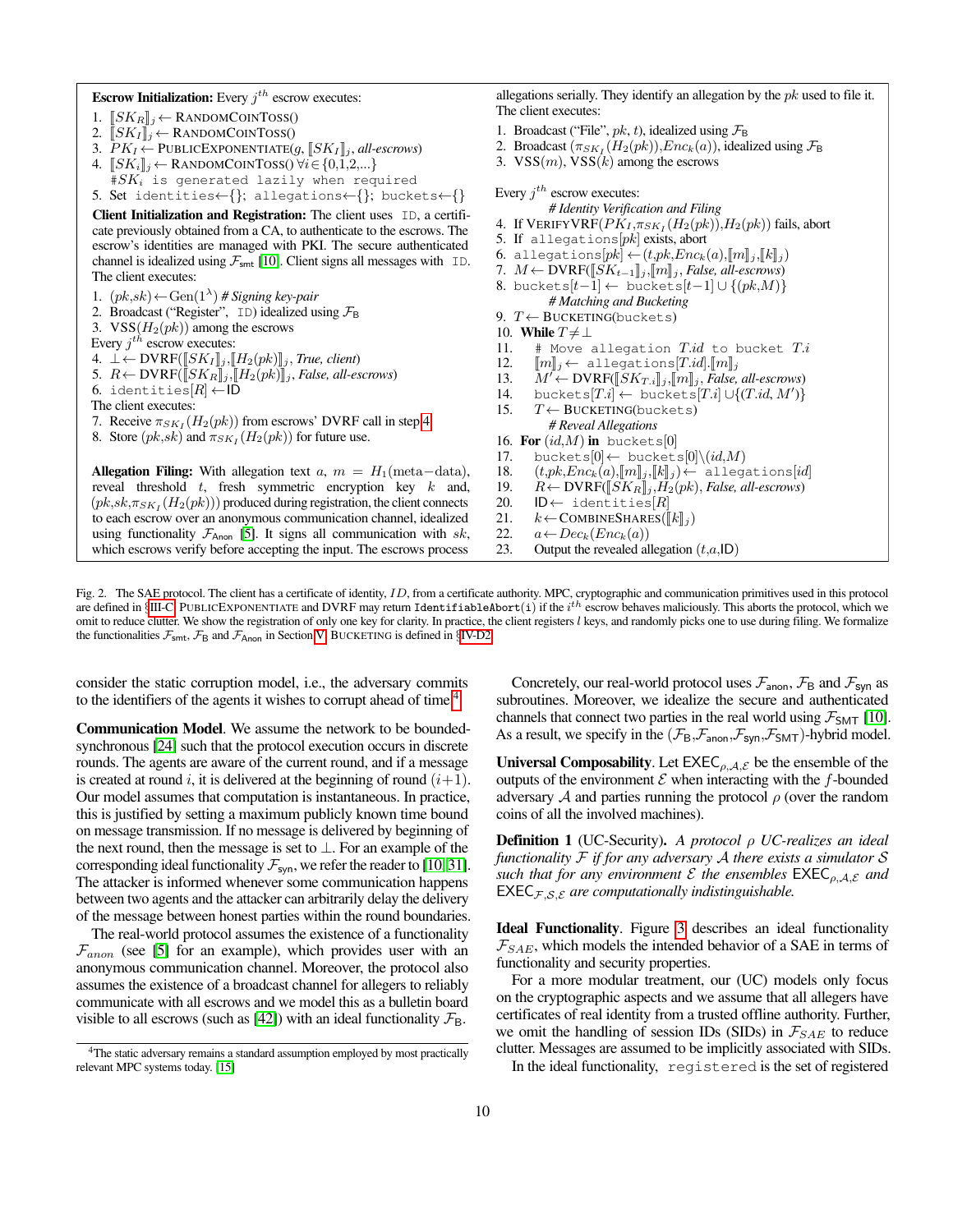# Initialization

```
1. registered \leftarrow \{\}, allegations \leftarrow \{\},
   buckets \leftarrow \{\}, unique \leftarrow \{\}Registration Invoked by client with identity ID
1. Send ("Register", ID) to all escrows
2. If received \perp from escrow i, then IdentifiableAbort(i)
3. registered ← registered ∪{ID}
Allegation Filing Invoked by client with identity ID, allegation
a, reveal-threshold t, and metadata m1. If ID \notin registered, then Abort
2. registered ← registered\ID
3. Send ("File", UNIQUE(ID), t) to all escrows.
4. If received \perp from escrow i, then IdentifiableAbort(i)
5. allegations|ID| \leftarrow (t,m,a)6. buckets[t-1] \leftarrow buckets[t-1] \cup \{(\mathsf{ID}, m)\}7. Send (t - 1, UNIQUE(ID), UNIQUE((t - 1, m)) to all
   escrows
             # Matching and Bucketing
8. T \leftarrow BUCKETING(buckets)9. While T \neq \perp10. # Move allegation T.ID to bucket T.i
11. If received \bot from escrow i, then IdentifiableAbort(i) 12. m' \leftarrow allegations[T.IDl.m
       m' \leftarrow \text{allegations}[T.\mathsf{ID}].m13. buckets[T.i] \leftarrow buckets[T.i] \cup \{(T.ID, m')\}14. Send (T.i, UNIQUE(T.ID), UNIQUE(T.i, m'))to all escrows
15. T \leftarrow BUCKETING(buckets)# Reveal Allegations
16. For each (ID, M) in buckets[0]
17. buckets[0] \leftarrow buckets[0] \setminus (ID, M)18. If received \perp from escrow i, then IdentifiableAbort(i)
19. (t,m',a) \leftarrow allegations[ID]
20. Send (t,a, \mathsf{ID}) to all escrows
function UNIQUE(x) begin
1. # Map input objects to unique numbers
2. if x is in unique
3. return unique[x]4. end if
5. unique[x] \leftarrow |unique|
6. return unique[x]end function
```
<span id="page-10-4"></span><span id="page-10-2"></span><span id="page-10-0"></span>Fig. 3. The ideal functionality for SAE,  $\mathcal{F}_{SAE}$ . BUCKETING is a *local* algorithm (§[IV-D2\)](#page-6-0) that determines which matches are safe to reveal to the escrows.

users' identities—only registered users may file an allegation. The set of allegations filed so far is denoted by allegations. Each allegation is a tuple of the reveal threshold, meta-data, allegation text and real identity (which is known to the ideal functionality). unique counts the number of allegations filed so far, which allows us to assign a unique identifier to each allegation. If an escrow (say, the  $i^{th}$ ) refuses to cooperate,  $\mathcal{F}_{SAE}$  aborts, reporting the  $i^{th}$  escrow to the other escrows. This is denoted as  $IdenitiiableAbort(i)$ . We

assume the adversary is malicious-but-cautious, and wouldn't want to get reported. If authentication fails, then  $\mathcal{F}_{SAE}$  calls Abort without a parameter, since it wasn't any escrow's fault. In the real protocol, clients can file  $l$  allegations for each registration. For notational simplicity, we only show  $l=1$  here but the  $l>1$  case is a straightforward extension. (The textual description in Section§[IV](#page-5-1) describes the real protocol for all  $l$ .)

Bucketing Algorithm. To scalably and efficiently implement reveal thresholds, we propose a bucketing protocol (see §[IV-D2\)](#page-6-0) that divides allegations into buckets. All escrows know which allegations *within* a bucket match each other. This makes the ideal functionality admit a somewhat surprising attack: If an *adversary* files an allegation, it learns whether other matching allegations exist in the same bucket in which the adversary's allegation is placed. These attacks are consistent with our threat model, which allows for probing attacks by adversaries. As explained in §[IV-D2,](#page-6-0) the buckets in which an allegation is placed are carefully chosen to disincentivize these attacks by relying on our accountability property (see [II-A\)](#page-2-0). Note that BUCKETING is a local and non-cryptographic algorithm. It merely determines what information can be revealed to the adversary, and hence can be called from the ideal functionality.

**Discussion.**  $\mathcal{F}_{SAE}$  satisfies the allegation secrecy, alleger anonymity and accountability properties described in §[II,](#page-2-1) relative to our threat model. *Accountability* is ensured since, if a user files an allegation,  $\mathcal{F}_{SAE}$  reveals the user's real identity (ID) as soon as the threshold is met. We already proved the bucketing protocol correct. *Allegation secrecy and alleger anonymity* are ensured because  $\mathcal{F}_{SAE}$  reveals information about an allegation only in the following scenarios: (1)  $\mathcal{F}_{SAE}$ reveals a user's identity when they register in the system (step [1\)](#page-10-1). This is harmless since users register irrespective of whether or not they intend to file an allegation. (2) As the bucketing protocol progresses,  $\mathcal{F}_{SAE}$  reveals which allegations match which others (step [14\)](#page-10-2). We discussed above why this information doesn't violate our properties. (3) The threshold of an allegation is revealed when it is filed (step [3\)](#page-10-3), but hiding the threshold is not part of our threat model. (4) Finally, the entire allegation is revealed when its threshold is met (step [20\)](#page-10-4). Note that, we prove the bucketing protocol correct in §[IV-D2,](#page-6-0) Theorem [1.](#page-7-1)

Figure [2](#page-9-0) presents the pseudocode for our cryptographic protocol. We prove UC-security in the  $(\mathcal{F}_{B}, \mathcal{F}_{\text{anon}}, \mathcal{F}_{\text{SMT}})$ -hybrid model. Theorem [2](#page-10-5) holds for any UC-secure realization (as defined in Definition [1\)](#page-9-3) of  $\mathcal{F}_{B}$ ,  $\mathcal{F}_{\text{anon}}$ ,  $\mathcal{F}_{\text{syn}}$ , and  $\mathcal{F}_{\text{SMT}}$ . We provide a proof sketch of Theorem [2](#page-10-5) in Appendix [B.](#page-14-11)

<span id="page-10-5"></span>Theorem 2. *Let* VSS *be a secure verifiable secret sharing scheme,* (RANDOMCOINTOSS,PUBLICEXPONENTIATE) *be a secure DKG protocol, (*DVRF*,* VERIFYVRF*) be a secure distributed input DVRF protocol,*  $H_1$  *and*  $H_2$  *be collision resistant hash functions, and* (E,D) *be a non-committing symmetric encryption scheme. Let the employed signature scheme be strongly existentially unforgeable. Then, the SAE protocol UC-realizes the ideal functionality*  $\mathcal{F}_{SAE}$ *defined in Figure* [3](#page-10-0) *in the*  $(\mathcal{F}_B, \mathcal{F}_{\text{anon}}, \mathcal{F}_{\text{SWD}}, \mathcal{F}_{\text{SMT}})$ *-hybrid model.* 

## VI. IMPLEMENTATION AND EVALUATION

Implementation. We built a prototype of our design in Java, with our own implementation of the GRR MPC protocol [\[24\]](#page-13-14). We use SCAPI [\[39\]](#page-14-14) version 2.3 for establishing communication channels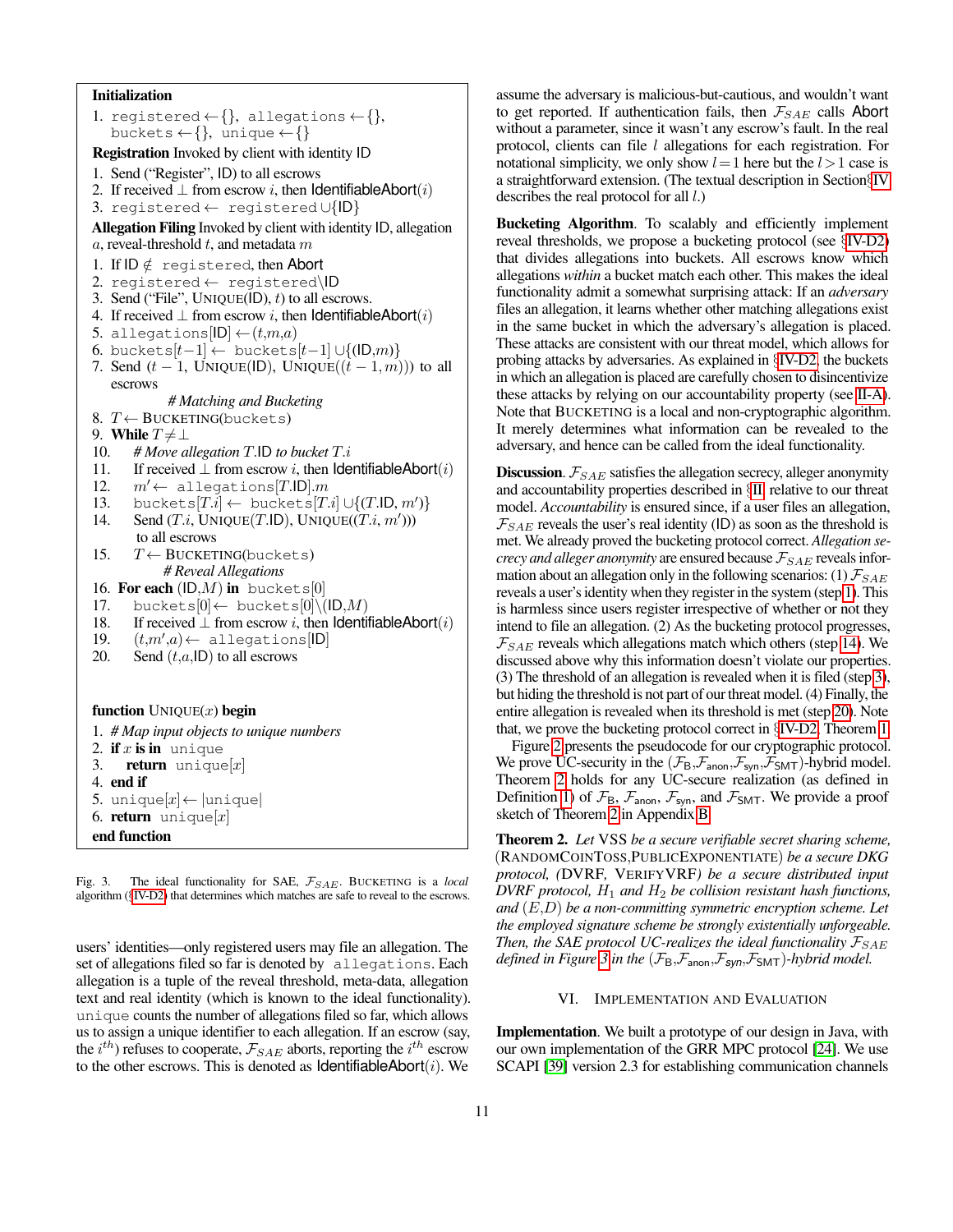|                                   | SAE         | WhoToo   | WhoToo       |
|-----------------------------------|-------------|----------|--------------|
|                                   | <b>DVRF</b> | (online) | (precompute) |
| <b>Interactive MPC Operations</b> |             |          |              |
| <b>MULTIPLY</b>                   |             |          |              |
| <b>PUBLICEXPONENTIATE</b>         |             | $3N+q+1$ |              |
| <b>RANDOMCOINTOSS</b>             |             |          | $q+2$        |
| <b>COMBINESHARES</b>              |             |          |              |
| <b>Local MPC Operations</b>       |             |          |              |
| ADD                               |             |          |              |
| <b>MULTIPLY CONSTANT</b>          |             |          |              |

<span id="page-11-0"></span>Fig. 4. Number of various MPC operations required per allegation per escrow for DVRF computation in SAE, compared with WhoToo [\[32\]](#page-14-1). Here  $N$  is the number of allegations filed so far, and  $q$  is WhoToo's global reveal threshold. Here we only show the cost for WhoToo's matching protocol; secure identity verification is separate. SAE requires at-most five DVRF computations per allegation (amortized), including for identity verification. Note that, WhoToo's *per-allegation* complexity is  $O(N)$ , and hence  $O(N^2)$ complexity for  $N$  allegations.

and its bindings to OpenSSL [\[21\]](#page-13-24) version 1.1 for hashing, symmetric encryption and public-key encryption. We use the Java bindings to the Pairing Based Cryptography library, jPBC [\[16\]](#page-13-25) version 2.0 for pairing based cryptography primitives. For operations in  $\mathbb{Z}_q$ , we use Java BigInteger. To maintain each escrow's persistent state, we use a MySQL database to achieve security and scalability. To demonstrate scalability, we pre-populate the database to simulate one million pre-existing allegations. Since our computational complexity per allegation/registration does not depend on the number of pre-existing allegations/registrations, this imposes a negligible overhead on the protocol. We evaluate our implementation to show that SAEs are fast enough for practical use.

Comparison with WhoToo [\[32\]](#page-14-1). There is no implementation for WhoToo to directly compare performance with. Instead, we count the number of cryptographic operations required for SAE and WhoToo, shown in figure [4.](#page-11-0) WhoToo requires  $O(N)$  work per allegation, while SAE requires  $O(1)$  work. To improve scalability, WhoToo offloads some work to an offline precomputation step. But non-trivial 'online' computation remains. As discussed in §[IV-F,](#page-8-1) scalability is essential for a practical allegation escrow.

Latency and throughput. We first measure the latency and throughput of user-SAE interaction in a realistic setting. We set up to 9 escrows on Amazon AWS cloud servers, chosen to maximize geographical extent. In an experiment involving  $n$  escrows, the escrows run on servers in the first  $n$  of Virginia, Frankfurt, Sydney, N. California, Singapore, Sao Paulo, London, Seoul, and Mumbai. Each escrow runs on a M4.large AWS instance. At the time of the experiments, this provided 2 vCPUs, 8GB of RAM, and 'moderate' network performance. Each server runs up to 60 threads, the maximum supported on the machines; each thread handles one concurrent client request. We use up to 60 client replicas, all hosted on a single c4.4xlarge instance of AWS in Virginia. At the time of our experiments, this provides 16 vCPUs, 30GB RAM and 'High' network performance. Note that the SAE registration is embarrassingly parallel with respect to client requests—cost is dominated by network latencies and MPC computation, which require no syncing across client

requests; synchronization is only needed for storing registered identities to a database. Allegation filing must be done serially one-by-one.

*Latency:* Figure [5](#page-12-0) (top) shows the average latency for registering a new key as the number of escrows varies, in two configurations: When the escrows are lightly loaded (no concurrent requests) and when they are heavily loaded (60 concurrent clients). Latency is the time between when a user sends its request, to when it gets the SAE's MACs on its keys. There are three notable aspects here. First, as expected, the latency increases with the number of escrows (since the MPC becomes more complex). Second, increasing the number of concurrent clients does not increase the latency significantly. This suggests that the cost is *dominated* by the number of escrows and inter-escrow network latencies. Finally, even though the absolute latency numbers might look high (of the order of 10s of seconds), they are acceptable since user interaction with SAEs is relatively infrequent. In particular, users register new keys once every few months, so such latencies seem quite practical. Latency is not a concern for filing an allegation, since the user does not expect any immediate response from the escrows. The cost of matching and bucketing is better captured in terms of throughput.

*Throughput:* Next, we measure the throughput of SAE in terms of the number of key registrations and allegation filings it can handle per second. For registration, we use 60 concurrent clients. Allegations are filed serially. Figure [5](#page-12-0) (bottom) shows the throughput as a function of the number of escrows. As expected, the throughput number decreases with increasing number of escrows.

For allegation filing, each client repeatedly files allegations with thresholds varying between 2 and 20, chosen from a truncated exponential distribution with mean 5. When a threshold of  $t$  is chosen, t matching allegations are created with 50% probability, and t−1 matching allegations are created the rest of the time. These, respectively, represent the cases where the allegation is eventually revealed and the worst-case (for performance) when the allegation is not actually revealed.

We believe that the throughputs in Figure [5](#page-12-0) (bottom) are acceptable for SAE, since user operations are expected to be very infrequent. Moreover, each escrow can be separately replicated on several servers to get proportionally higher throughput.

Impact of network latency. Inter-escrow network latency dominates user-perceived latency. To test this, we emulate a network with Linux qdiscs [\[27,](#page-13-26) [33\]](#page-14-15) on a single Amazon AWS c4.4xlarge instance. The escrow servers and our client occupy one core each. Every pair of escrow servers is given an emulated 100 Mbps link and 1 bandwidth×delay worth of buffer (the recommended buffer size for TCP to obtain full link utilization and minimal delay). We vary the latency of the emulated network links and Figure [6](#page-12-1) plots the latencies of a) registering a key, and b) *processing* one allegation completely with no matches. These require two and one VRF computations, respectively. (Note that the user perceived latency of allegation *filing* is different from that of processing the allegation. Filing does not require any PRF computation.) The client latency increases linearly with the network latencies, showing that network latencies dominate. The rate of increase also increases with the number of escrows.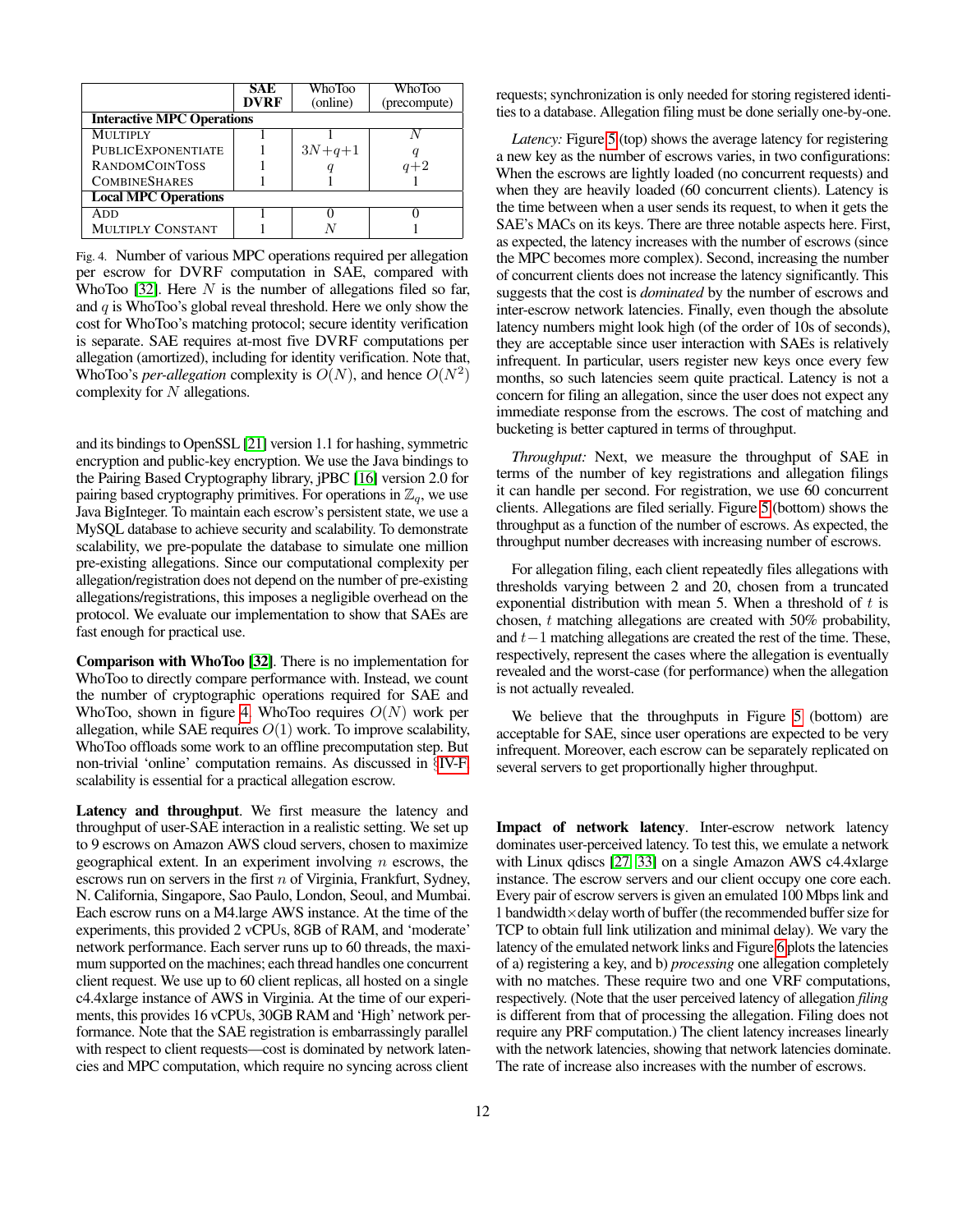

<span id="page-12-0"></span>Fig. 5. Latency and throughput with SAE servers running on AWS instances in different locations. Registrations occur in parallel, while allegations are filed serially. Hence throughput is different for the two (note the units: seconds vs minutes).



<span id="page-12-1"></span>Fig. 6. End-to-end latency for registering a key and filing an allegation as the communication delay between every pair of Escrows on an emulated network is varied. Values are shown for number of Escrows varying from 3 to 9.

## VII. DISCUSSION

# *A. Deployment Considerations*

Client Software. Users need client software to participate in the protocol. For users, a simple web-based interface is conveient. However, it is challenging to access anonymity services like ToR from within a browser. Asking users to download special software exposes them to other security risks. The very act of downloading the software indicates an intent to file an allegation, since not all users will use an anonymity service like ToR to do so. To prevent this channel of inference, the client software should be bundled with other commonly used software. Alternately, a small fraction of all visits to a popular web-page (e.g. organization's home page) could automatically trigger a download, producing cover traffic.

Practical Security. Like all software, SAE will have security vulnerabilities (there is no use in encrypting secrets if a bufferoverflow attack leaks the secret keys!). In addition to careful code audits, we could make multiple implementations that use independent hardware/software stacks and compare their outputs to see they are identical. If not, we halt the system until a security expert can find and fix the bug. This forces an attacker to find the *same* vulnerability on different hardware/software stacks, which is much more difficult. Such a heavy-handed approach is prudent since, here, security is much more important than performance and availability.

Non-technical considerations. Since SAE handles sensitive information, its social design requires considerable thought. While a full analysis is out-of-scope for this primarily technical paper, we discuss some issues here. When thresholds for a set of allegations are met, who are the designated recipient(s) to whom they are revealed? To avoid centralization, we could reveal them to the allegers themselves. They can then coordinate and report to the relevant authorities if they so choose. On the other hand, if allegations went to a central authority first, it could provide legal assistance to each alleger *before* introducing them to each other. It could also filter out any obivously fake/probe allegations. To keep this authority accountable, the escrows could notify allegers that their allegation has been matched, but not to whom. Project Callisto [\[3\]](#page-13-2) currently follows a similar approach.

To discourage fake/probe allegations, SAE ensures allegers create a paper-trail when filing an allegation. This should be complemented with effective legal mechanisms to make this a significant deterrent. We refer the reader to prior social-science work [\[2,](#page-13-3) [4\]](#page-13-1) for more discussions.

## *B. Future Work*

Withdrawing/modifying allegations. A user can readily update an allegation's free-form text by sharing a new value. However, SAE cannot always let them withdraw an allegation or modify its meta-data/reveal threshold. Since an allegation's threshold could be met as soon as it is filed, allegers should file one only if they are comfortable with it being revealed. Nevertheless, allegers may want to modify one. For example if an allegation hasn't been revealed in several months/years, they may want to either withdraw it or reduce its reveal threshold. In SAE, this is hard, since for thresholds  $>2$ , escrows may know that two allegations match even before they are revealed. An adversary can use this to probe for allegations; if they can withdraw their probe allegation, they can delete the paper trail that disincentivizes such probes (see §[IV-D2\)](#page-6-0).

Note that if an allegation isn't yet known match any other, we can allow its withdrawal. To do so, we must pick a new secret key for the bucket it is in and recompute all PRFs with this new key. Since this is computationally expensive, we can limit the overhead by recomputing PRFs at most once per week. Users are notified that withdrawal can take upto one week, which is acceptable in this context. Fully supporting allegation withdrawal and modification is interesting future work.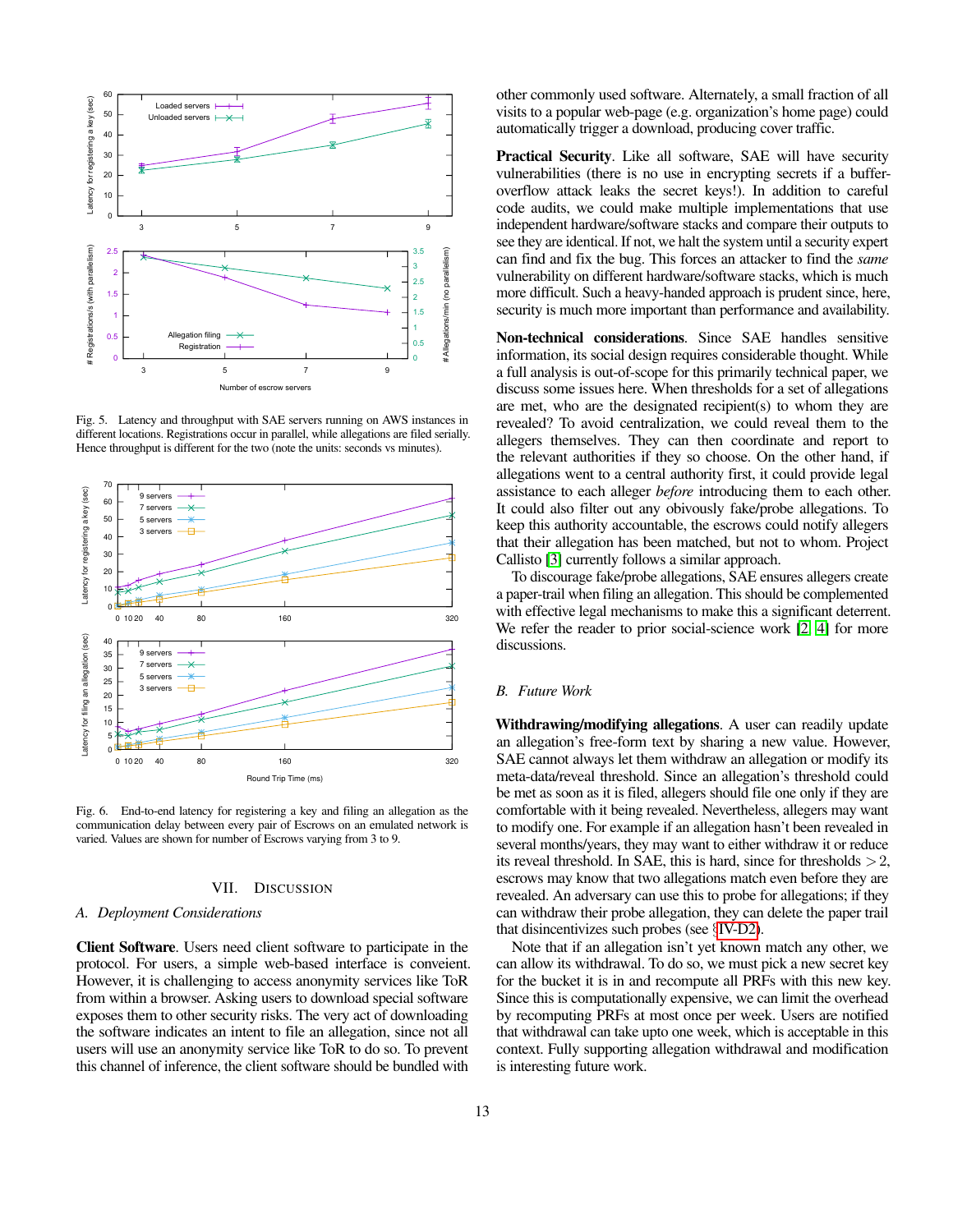Other matching/reveal criteria. SAE matches allegations based on exact string equality. Could we support other criteria? Could we match on multiple fields, e.g. 'match only if at least two of (name/phone number/email address/employee id) match', 'match against this accused person only if the crime happened within this time-frame/physical coordinates', or 'match only against allegations filed in the last year'. In applications where some ambiguity is acceptable, it would be interesting to match based on softer criteria provided by machine learning, e.g., based on a person's picture, or a textual description. Note that these more complex criteria break transitivity. That is 'A matches  $B$ ' and 'B matches  $C$ ' doesn't imply  $A$  matches  $C$ . Future work would need to define what it means for the thresholds for a group of allegations to be satisfied. Some allegers may be victims of the crime and others may be witnesses. Can we support different thresholds based on type of alleger?

Identity Management. To enable real-world identities, allegation escrows require a robust public-key infrastucture (PKI), for which users should validate their identity with a trusted authority. If a user registers immediately before filing an allegation, then this act reveals an intent to file an allegation. Hence the PKI must be established beforehand. SAE requires a pre-registration step in addition to PKI, which is acceptable in many cases since a new PKI must be established anyway: most organizations either don't have one for their employees/students, or the ones they have aren't very robust. For instance, some administrators may have access to employee logins/emails. Nevertheless, it is interesting future work to explore how to effectively exploit a pre-existing PKI to avoid a separate preregistration for the escrow system. For instance, if each person had an identity certificate, they could secret share their identity and prove in zero knowledge that they own the secret-shared identity. Prior work demonstrates how to do this while being backwards compatibile with X.509 certificates [\[17\]](#page-13-27) and email services [\[41\]](#page-14-16). Future work must establish that this is practical and efficient. Additionally, many organizations use multi-factor authentication. Exploiting this additional layer of security is also interesting future work.

## VIII. CONCLUSION

We have presented SAE, a robust allegation escrow system with strong cryptographic security guarantees. SAE keeps allegations and the identities of allegers and the accused confidential until alleger-specified match-thresholds are reached. The system's security and privacy guarantees provably hold as long as a majority of the escrow parties are uncorrupted. Our empirical evaluation suggests that SAE is efficient enough to be used in practice, and scales well to large numbers of users and allegations.

#### ACKNOWLEDGEMENTS

We thank the anonymous reviewers. We are also grateful to Krishna Gummadi, Prabhanjan Ananth, Hari Balakrishnan, Derek Leung, Omer Paneth, Malte Schwarzkopf, Frank Wang and Nickolai Zeldovich for many interesting discussions and valuable feedback on the paper.

#### **REFERENCES**

- <span id="page-13-0"></span>[1] "Me Too movement," [https://metoomvmt.org/,](https://metoomvmt.org/) 2017, accessed: 2020-01-27.
- <span id="page-13-3"></span>[2] "Project callisto 2016-2017 school year report," [https://www.projectcallisto.](https://www.projectcallisto.org/Callisto_Year_2_highres.pdf) [org/Callisto](https://www.projectcallisto.org/Callisto_Year_2_highres.pdf) Year 2 highres.pdf, 2017, accessed: 2020-01-27.
- <span id="page-13-2"></span>[3] "Callisto: Tech to combat sexual assault," [http://projectcallisto.org,](http://projectcallisto.org) 2019, accessed: 2020-01-27.
- <span id="page-13-1"></span>[4] I. Ayres and C. Unkovic, "Information escrows," *Michigan Law Review*, pp. 145–196, 2012.
- <span id="page-13-21"></span>[5] M. Backes, I. Goldberg, A. Kate, and E. Mohammadi, "Provably secure and practical onion routing," in *2012 IEEE 25th Computer Security Foundations Symposium*, 2012, pp. 369–385.
- <span id="page-13-12"></span>[6] M. Backes, A. Kate, and A. Patra, "Computational verifiable secret sharing revisited," in *Advances in Cryptology - ASIACRYPT 2011 Proceedings*, 2011, pp. 590–609.
- <span id="page-13-8"></span>[7] M. Ben-Or, S. Goldwasser, and A. Wigderson, "Completeness Theorems for Non-Cryptographic Fault-Tolerant Distributed Computation," in *Proc. 20th Annual ACM Symposium on Theory of Computing (STOC)*, 1988, pp. 1–10.
- <span id="page-13-19"></span>[8] D. Boneh, K. Lewi, H. Montgomery, and A. Raghunathan, "Key homomorphic prfs and their applications," in *Advances in Cryptology–CRYPTO 2013*. Springer, 2013, pp. 410–428.
- <span id="page-13-20"></span>[9] C. Cachin, K. Kursawe, and V. Shoup, "Random oracles in constantinople: Practical asynchronous byzantine agreement using cryptography," *Journal of Cryptology*, vol. 18, no. 3, pp. 219–246, 2005.
- <span id="page-13-4"></span>[10] R. Canetti, "Universally composable security: A new paradigm for cryptographic protocols," Cryptology ePrint Archive, Report 2000/067 (Revision July 2013), [https://eprint.iacr.org/2000/067/20130717:020004.](https://eprint.iacr.org/2000/067/20130717:020004)
- <span id="page-13-6"></span>[11] N. Chandran, V. Goyal, R. Ostrovsky, and A. Sahai, "Covert multi-party computation," in *48th Annual IEEE Symposium on Foundations of Computer Science (FOCS), 2007*, pp. 238–248.
- <span id="page-13-9"></span>[12] D. Chaum, C. Crépeau, and I. Damgård, "Multiparty Unconditionally Secure Protocols," in *Proc. 20th Annual ACM Symposium on Theory of Computing (STOC)*. ACM Press, 1988, pp. 11–19.
- <span id="page-13-11"></span>[13] B. Chor, S. Goldwasser, S. Micali, and B. Awerbuch, "Verifiable Secret Sharing and Achieving Simultaneity in the Presence of Faults," in *IEEE Foundations of Computer Science 1985 (FOCS)*, pp. 383–395.
- <span id="page-13-22"></span>[14] T. Chou and C. Orlandi, "The simplest protocol for oblivious transfer," in *LATINCRYPT*, 2015, pp. 40–58.
- <span id="page-13-23"></span>[15] I. Damgård, V. Pastro, N. P. Smart, and S. Zakarias, "Multiparty computation from somewhat homomorphic encryption," in *Advances in Cryptology - CRYPTO 2012*, 2012, pp. 643–662.
- <span id="page-13-25"></span>[16] A. De Caro and V. Iovino, "jpbc: Java pairing based cryptography," in *Proceedings of the 16th IEEE Symposium on Computers and Communications, ISCC 2011*, pp. 850–855. [Online]. Available:<http://gas.dia.unisa.it/projects/jpbc/>
- <span id="page-13-27"></span>[17] A. Delignat-Lavaud, C. Fournet, M. Kohlweiss, and B. Parno, "Cinderella: Turning shabby x. 509 certificates into elegant anonymous credentials with the magic of verifiable computation," in *2016 IEEE Symposium on Security and Privacy (SP)*, pp. 235–254.
- <span id="page-13-7"></span>[18] R. Dingledine, N. Mathewson, and P. Syverson, "Tor: The second-generation onion router," DTIC Document, Tech. Rep., 2004.
- <span id="page-13-18"></span>[19] Y. Dodis and A. Yampolskiy, "A verifiable random function with short proofs and keys," in *International Workshop on Public Key Cryptography*. Springer, 2005, pp. 416–431.
- <span id="page-13-13"></span>[20] P. Feldman, "A practical scheme for non-interactive verifiable secret sharing," in *IEEE 28th Annual Symposium on Foundations of Computer Science (FOCS), 1987*, pp. 427–437.
- <span id="page-13-24"></span>[21] O. S. Foundation, "Openssl," [https://openssl.org,](https://openssl.org) 2019, version: 1.0.2.
- <span id="page-13-15"></span>[22] S. D. Galbraith, K. G. Paterson, and N. P. Smart, "Pairings for cryptographers," *Discrete Applied Mathematics*, vol. 156, no. 16, pp. 3113–3121, 2008.
- <span id="page-13-17"></span>[23] R. Gennaro, S. Jarecki, H. Krawczyk, and T. Rabin, "Secure distributed key generation for discrete-log based cryptosystems," *J. Cryptology*, vol. 20, no. 1, pp. 51–83.
- <span id="page-13-14"></span>[24] R. Gennaro, M. O. Rabin, and T. Rabin, "Simplified vss and fast-track multiparty computations with applications to threshold cryptography," in *Proceedings of the seventeenth annual ACM symposium on Principles of Distributed Computing*, 1998, pp. 101–111.
- <span id="page-13-10"></span>[25] O. Goldreich, S. Micali, and A. Wigderson, "How to Play any Mental Game or A Completeness Theorem for Protocols with Honest Majority," in *Proc. 19th Annual ACM Symposium on Theory of Computing (STOC)*, 1987, pp. 218–229.
- <span id="page-13-5"></span>[26] D. Harnik, P. Ta-Shma, and E. Tsfadia, "It takes two to #metoo-using enclaves to build autonomous trusted systems," *arXiv preprint arXiv:1808.02708*, 2018.
- <span id="page-13-26"></span>[27] S. Hemminger, F. Ludovici, and P. P. Hagen, "Linux manpage tc-netem," [man7.org/linux/man-pages/man8/tc-netem.8.html.](man7.org/linux/man-pages/man8/tc-netem.8.html)
- <span id="page-13-16"></span>[28] Y. Ishai, R. Ostrovsky, and V. Zikas, "Secure multi-party computation with identifiable abort," in *Advances in Cryptology - CRYPTO 2014*, 2014, pp. 369–386.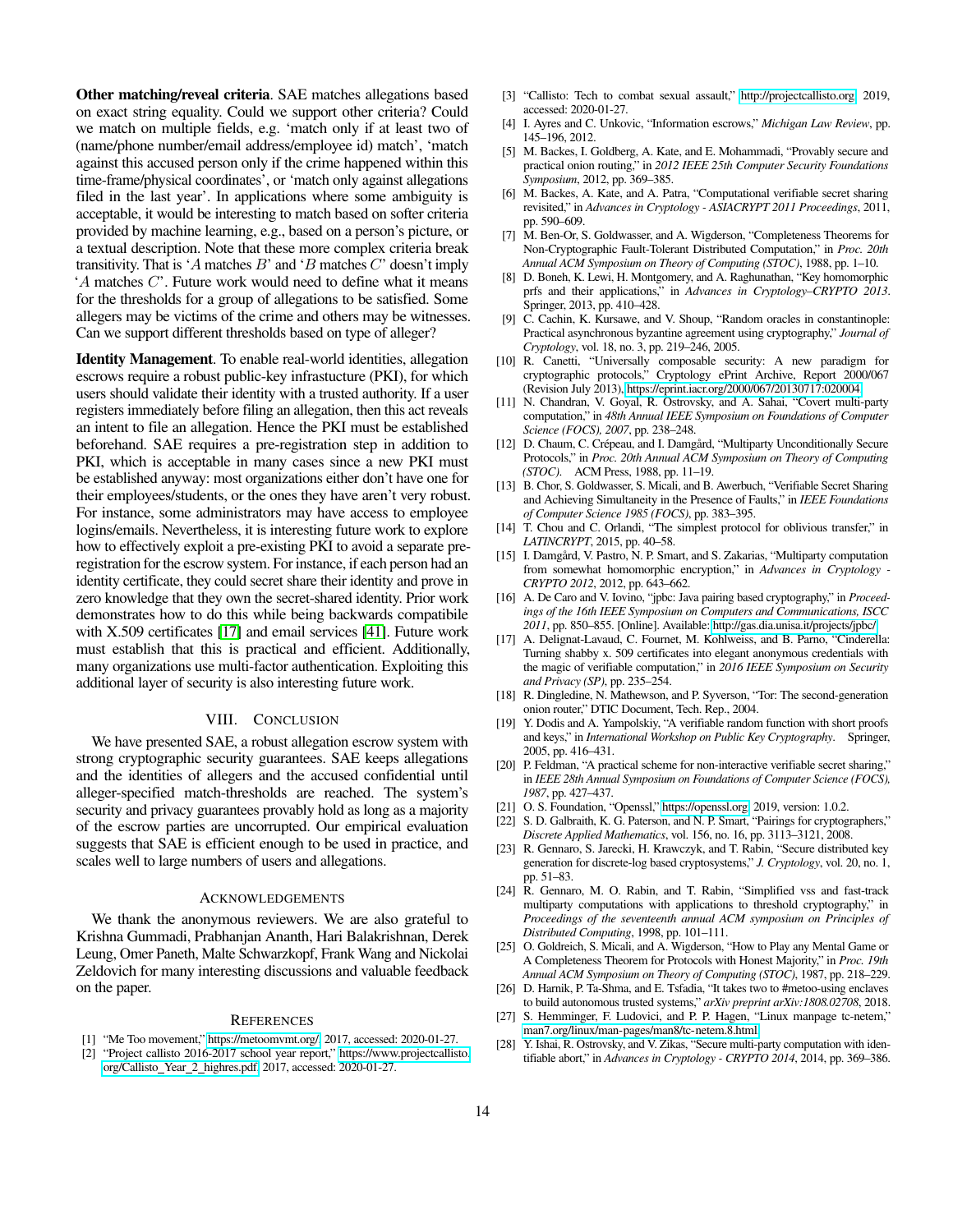- <span id="page-14-7"></span>[29] A. Joux, "The Weil and Tate Pairings as Building Blocks for Public Key Cryptosystems," in *ANTS-V*, 2002, pp. 20–32.
- <span id="page-14-8"></span>[30] A. Kate and I. Goldberg, "Distributed key generation for the internet," in *2009 29th IEEE International Conference on Distributed Computing Systems*, 2009, pp. 119–128.
- <span id="page-14-12"></span>[31] J. Katz, U. Maurer, B. Tackmann, and V. Zikas, "Universally composable synchronous computation," in *Theory of Cryptography - 10th Theory of Cryptography Conference, TCC, 2013. Proceedings*, pp. 477–498.
- <span id="page-14-1"></span>[32] B. Kuykendall, H. Krawczyk, and T. Rabin, "Cryptography for #metoo," *Proceedings on Privacy Enhancing Technologies*, vol. 2019, no. 3, pp. 409–429, 2019.
- <span id="page-14-15"></span>[33] A. N. Kuznetsov and B. Hubert, "Linux manpage tc-tbf," [http://man7.org/linux/man-pages/man8/tc-tbf.8.html.](http://man7.org/linux/man-pages/man8/tc-tbf.8.html)
- <span id="page-14-10"></span>[34] M. Naor, B. Pinkas, and O. Reingold, "Distributed pseudo-random functions and kdcs," in *International Conference on the Theory and Applications of Cryptographic Techniques*. Springer, 1999, pp. 327–346.
- <span id="page-14-6"></span>[35] T. P. Pedersen, "Non-interactive and information-theoretic secure verifiable secret sharing," in *Annual International Cryptology Conference*. Springer, 1991, pp. 129–140.
- <span id="page-14-2"></span>[36] A. Rajan, L. Qin, D. Archer, D. Boneh, and T. L. M. Varia, "Callisto: A cryptographic approach to detect serial predators of sexual misconduct," 2018, online at: [https://www.projectcallisto.org/callisto-cryptographic-approach.pdf.](https://www.projectcallisto.org/callisto-cryptographic-approach.pdf)
- <span id="page-14-3"></span>[37] A. Rajan, L. Qin, D. W. Archer, D. Boneh, T. Lepoint, and M. Varia, "Callisto: A cryptographic approach to detecting serial perpetrators of sexual misconduct," in *ACM COMPASS*, 2018, pp. 49:1–49:4.
- <span id="page-14-0"></span>[38] A. Shamir, "How to share a secret," *Communications of the ACM*, vol. 22, no. 11, pp. 612–613, 1979.
- <span id="page-14-14"></span>[39] B.-I. University, "SCAPI - Secure Computation API," [https:](https://crypto.biu.ac.il/scapi/) [//crypto.biu.ac.il/scapi/,](https://crypto.biu.ac.il/scapi/) 2019, 2.3.
- <span id="page-14-4"></span>[40] L. Von Ahn, N. Hopper, and J. Langford, "Covert two-party computation," in *Proceedings of the thirty-seventh annual ACM symposium on Theory of computing*, 2005, pp. 513–522.
- <span id="page-14-16"></span>[41] L. Wang, G. Asharov, R. Pass, T. Ristenpart, and A. Shelat, "Blind certificate authorities," in *2019 IEEE Symposium on Security and Privacy (SP)*, pp. 1015–1032.
- <span id="page-14-13"></span>[42] D. Wikström, "A universally composable mix-net," in *Theory of Cryptography Conference*, M. Naor, Ed., 2004.
- <span id="page-14-5"></span>[43] A. C.-C. Yao, "Protocols for Secure Computations (Extended Abstract)," in *Proc. 23rd IEEE Symposium on Foundations of Computer Science (FOCS)*, 1982, pp. 160–164.

#### APPENDIX

#### <span id="page-14-9"></span>*A. Verifiable Pseudorandom Functions (VRFs)*

VRFs cannot be distinguished from a random function by a computationally bounded adversary that does not have access to the proof. For our purposes, we adopt the following formal definition of a VRF from [\[19\]](#page-13-18). Let  $a_1 : \mathbb{N} \to \mathbb{N} \cup \{*\}$  and  $a_2 : \mathbb{N} \to \mathbb{N}$  be functions computable in  $\text{poly}(k)$  time<sup>[5](#page-14-17)</sup>.  $F_{(\cdot)}(\cdot) : \{0,1\}^{a(\lambda)} \to \{0,1\}^{b(\lambda)}$  is a family of VRFs if there exists a PPT (probabilistic polynomial time computable) algorithm  $GEN$  and deterministic algorithms PROVE and VER such that  $GEN(1^{\lambda})$  outputs a pair of keys  $(SK, PK)$ ;  $PROVE_{SK}(x)$  computes  $(F_{SK}(x), \pi_{SK}(x))$ , where  $\pi_{SK}(x)$  is a proof of correctness; and  $VER_{PK}(x, y, \pi)$ verifies that  $y = F_{SK}(x)$ . They satisfy the following properties: 1) *Uniqueness:* No values  $(PK, x, y_1, y_2, \pi_1, \pi_2)$  satisfy  $VER_{PK}(x, y_1, \pi_1) = 1 = VER_{PK}(x, y_2, \pi_2)$  when  $y_1 \neq y_2$ , 2) *Provability:* If  $(y,\pi) = PROVE_{SK}(x)$ , then  $VER_{PK}(x,y,\pi) = 1$ and, 3) *Pseudorandomness:* For any PPT algorithm  $A = (A_1, A_2)$  that does not query its oracle on  $x$ , the following holds:

$$
Pr\left[b\!=\!b'\middle|\begin{array}{l} (SK, \!PK) \!\leftarrow\! \!GEN(1^{\lambda}),\\ (x, \!st) \!\leftarrow\! \!A_1^{PROVE(\cdot)}(PK),\\ y_0 \!\leftarrow\! \!F_{SK}(x),\!y_1 \!\leftarrow\! \{0,1\}^{a_2(\lambda)},\\ b \!\leftarrow\! \{0,1\},\!b' \!\leftarrow\! \!A_2^{PROVE(\cdot)}(y_b, \!st)\end{array}\right] \leq \!\frac{1}{2} \!+\! \eta(\lambda)
$$

where  $\eta(\cdot)$  is a negligible function. Further, it satisfies the following unpredictability property.

For any PPT algorithm  $A$ , who does not query its oracle on  $x$ , the following holds:

$$
Pr\bigg[y = F_{SK}(x) \bigg| \begin{array}{l} (PK, SK) \leftarrow GEN(1^{\lambda});\\ (x, y) \leftarrow A^{PROVE(\cdot)}(PK) \end{array} \bigg] \leq \eta(k)
$$

# <span id="page-14-11"></span>*B. Postponed Security Analysis*

Definition 2. *[\[14\]](#page-13-22). A symmetric encryption scheme* (E,D) *is non committing if there exist two PPT algorithms*  $(A_1, A_2)$  *s.t.*  $(c, k)$  *and*  $(c',k')$  are computationally indistinguishable when  $c' \leftarrow A_1(1^{\lambda})$ ,  $k' \leftarrow A_2(c',M)$ ,  $k \leftarrow K$  and  $c \leftarrow E(k,M)$  for all  $M \in \mathcal{M}$  where K,M,C *denote key, message and ciphertext spaces respectively*

We refer [\[14\]](#page-13-22) for a simple construction.

*Proof Sketch for Proof Theorem [2:](#page-10-5)* Our proof strategy consists of the description of a simulator  $S$  that handles users corrupted by the attacker and simulates the real world execution protocol while interacting with the ideal functionality  $\mathcal{F}_{SAE}$ .

The simulator  $S$  spawns honest users at adversarial will and impersonates them until the environment  $\mathcal E$  makes a corruption query on one of the users: At this point  $S$  hands over to  $A$  the internal state of the target user and routes all of the subsequent communications to  $A$ , who can reply arbitrarily. For operations exclusively among corrupted users, the environment does not expect any interaction with the simulator. Similarly, interactions exclusively among honest nodes happen through secure channels and therefore the attacker does not gather any additional information other than the fact that the interactions took place. For simplicity, we omit these operations in the description of our simulator. The simulator simulates the following honest nodes: 1) the honest escrows, 2) the honest users, 3) the CA for users' real identities. Next, we describe how the simulator behaves at various points of the protocol.

At several points in the SAE protocol, DKG is required. namely,  $SK_I$  used to compute MACs on identities,  $SK_R$  used for revealing alleger identity and  $SK_i$  for each  $i^{th}$  bucket used for thresholding. To simulate this with a minority of statically corrupted escrows,  $S$  chooses a random key pair, performs DKG simulation [\[23,](#page-13-17) Theorem 1], and sends the the public key to the corrupted escrows. As this simulation is exactly the distribution in the real protocol [\[23,](#page-13-17) Theorem 1], and hence is indistinguishable from it. Notice that the simulator knows all the DKG secret keys here. It participates in computing  $PK_I$  from  $SK_I$ . The simulator also generates the public-private key pairs for all the honest users and generates certificates for them from the CA.

For allegation filing and registration, we consider two cases depending on whether or not the alleger is honest.

#### Case 1: Honest alleger, corrupted minority of escrows

When an honest alleger registers,  $\mathcal{F}_{SAE}$  sends ("Register", ID) to the the simulator. The simulator proves the honest alleger's identity

<span id="page-14-17"></span><sup>&</sup>lt;sup>5</sup>Except when  $a_1$  takes the value  $*$ , which means the VRF is defined for inputs of all length.